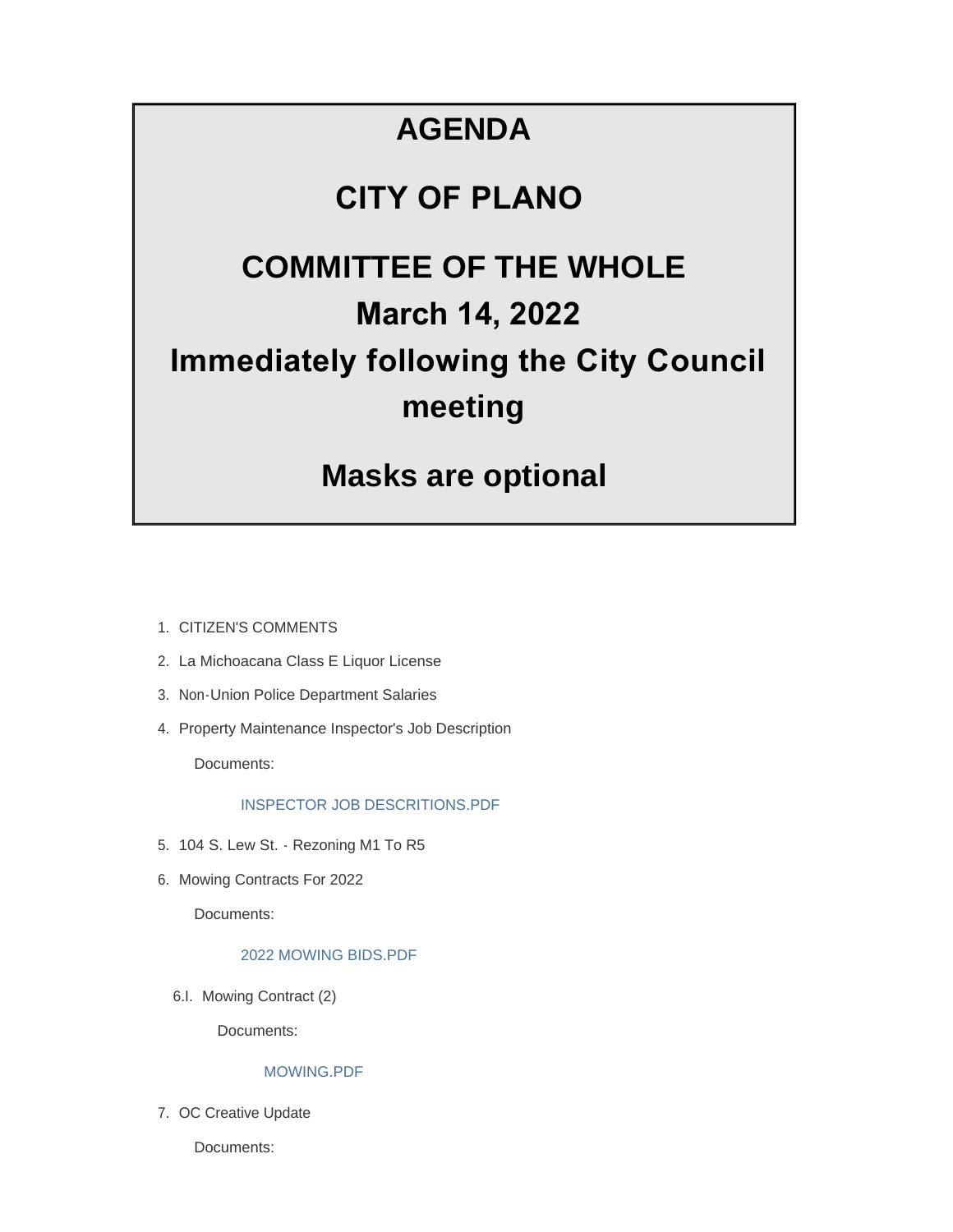#### CITY OF PLANO SURVEY PRESENTATION 030822.PDF

- Budgets 8.
- 9. CITIZEN'S COMMENTS
- 10. Aldermen Comments/Questions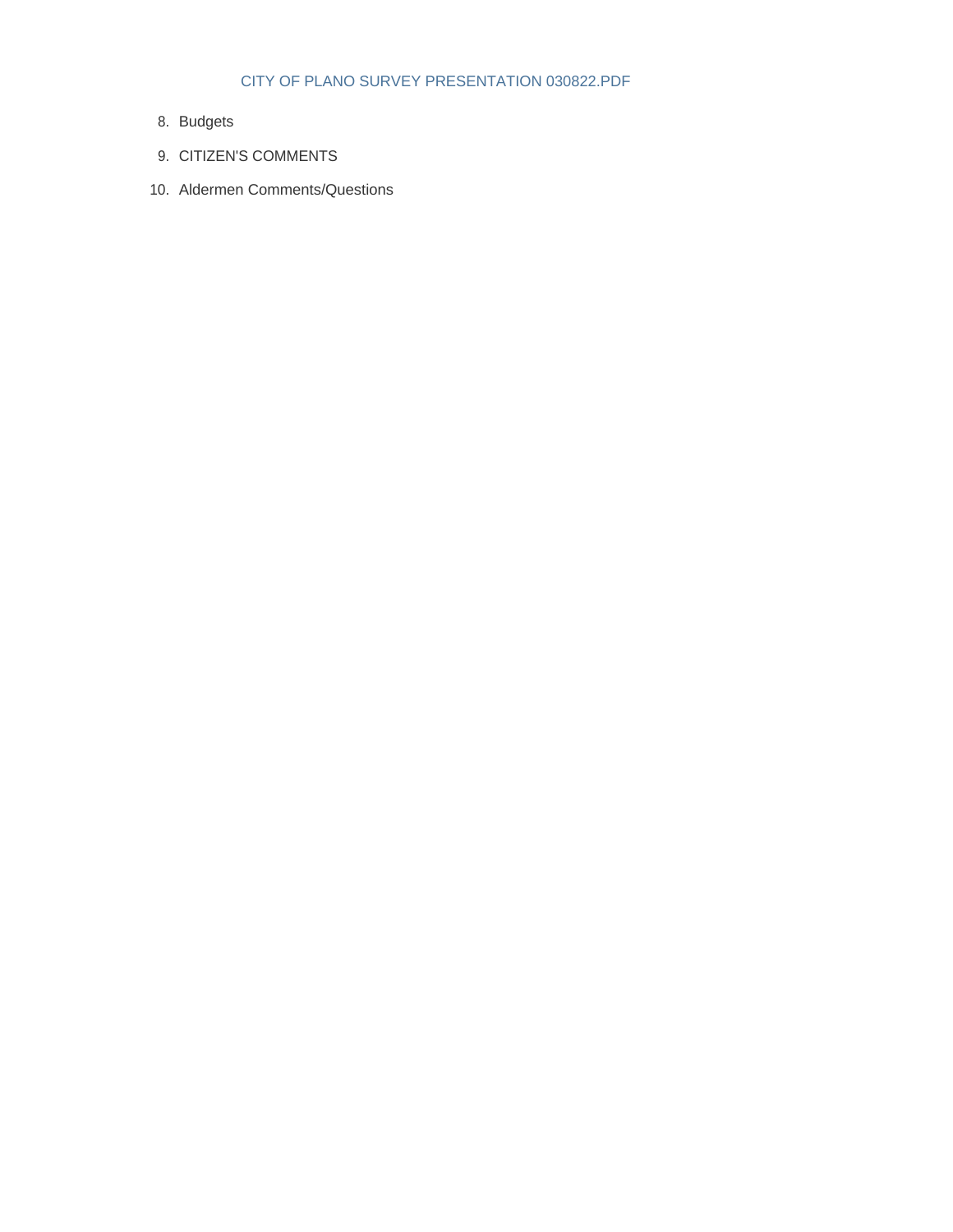#### **City of Plano**

#### **Building, Planning & Zoning**

**Title: Part Time Property Maintenance Inspector** 

**Position:** Reports directly to the Director of Building, Planning & Zoning

**Summary:** Inspects both commercial and residential properties for conformance with the property maintenance codes and ordinances as adopted by the City of Plano

**Essential Duties and Responsibilities:** Inspects both residential and commercial properties for conformance with the property maintenance codes and ordinances as adopted by the City of Plano

Interacts with the public in a positive, professional and educational manner

Wears appropriate attire to be provided by the City of Plano building, Planning and zoning department

Maintains neat and legible records of inspections, notices of violations and citations as to be used for the administrative or judicial authorities

Appears at the administrative or judicial hearings as representative of the City of Plano presenting any and all information in order to help facilitate a finding of liability

Utilizes appropriate computer programs for data entry of all above information

#### **Supervisory Responsibilities: None**

**Qualifications:** To perform this job successfully, an individual must be able to perform each essential duty satisfactorily. The requirements listed below are representative of the knowledge, skill and/or the ability required

Training. Experience and Certifications Required: High School graduate or G.E.D. equivalent

International Code Council Property Maintenance & Housing Inspector certification, or the ability to obtain within 30 days

Experience in the construction trades, building inspections or fire and life safety **inspections**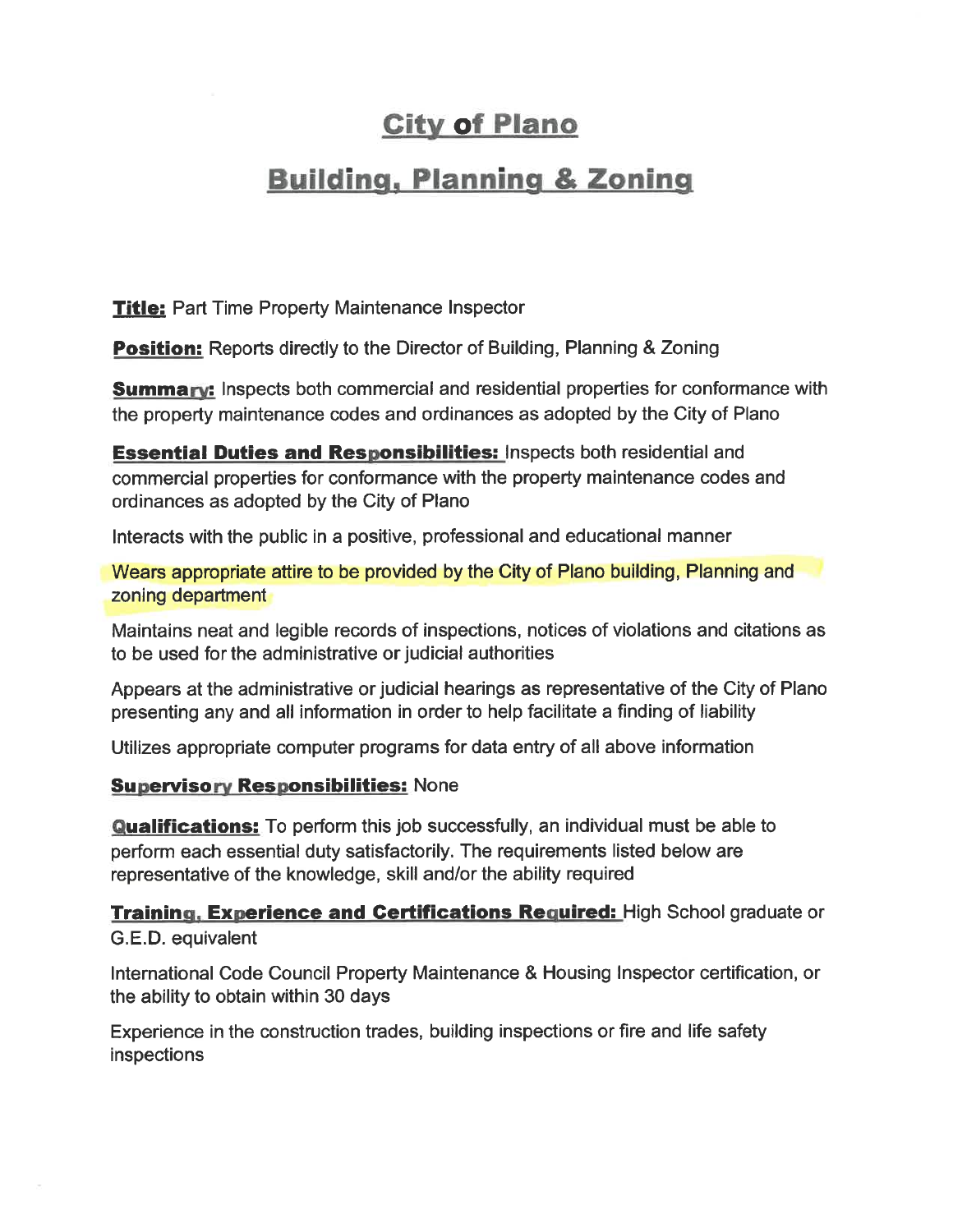**Other Skills:** The Property Maintenance Inspector will have the ability to communicate effectively both verbally and in writing. Basic math skills and experience in understanding and interpreting tables, graphs and text normally found in model building codes. Familiarity with basic computer programs and data entry. Bi-lingual (Spanish) highly desirable. Law enforcement, fire service and military experience highly desirable

**Special Requirements:** Property maintenance Inspector must possess valid Illinois driver's license; City of Plano vehicle will be provided for all work-related activities

**Physical Demands:** Property maintenance Inspectors must have the physical ability to perform the essential duties in all types of varying conditions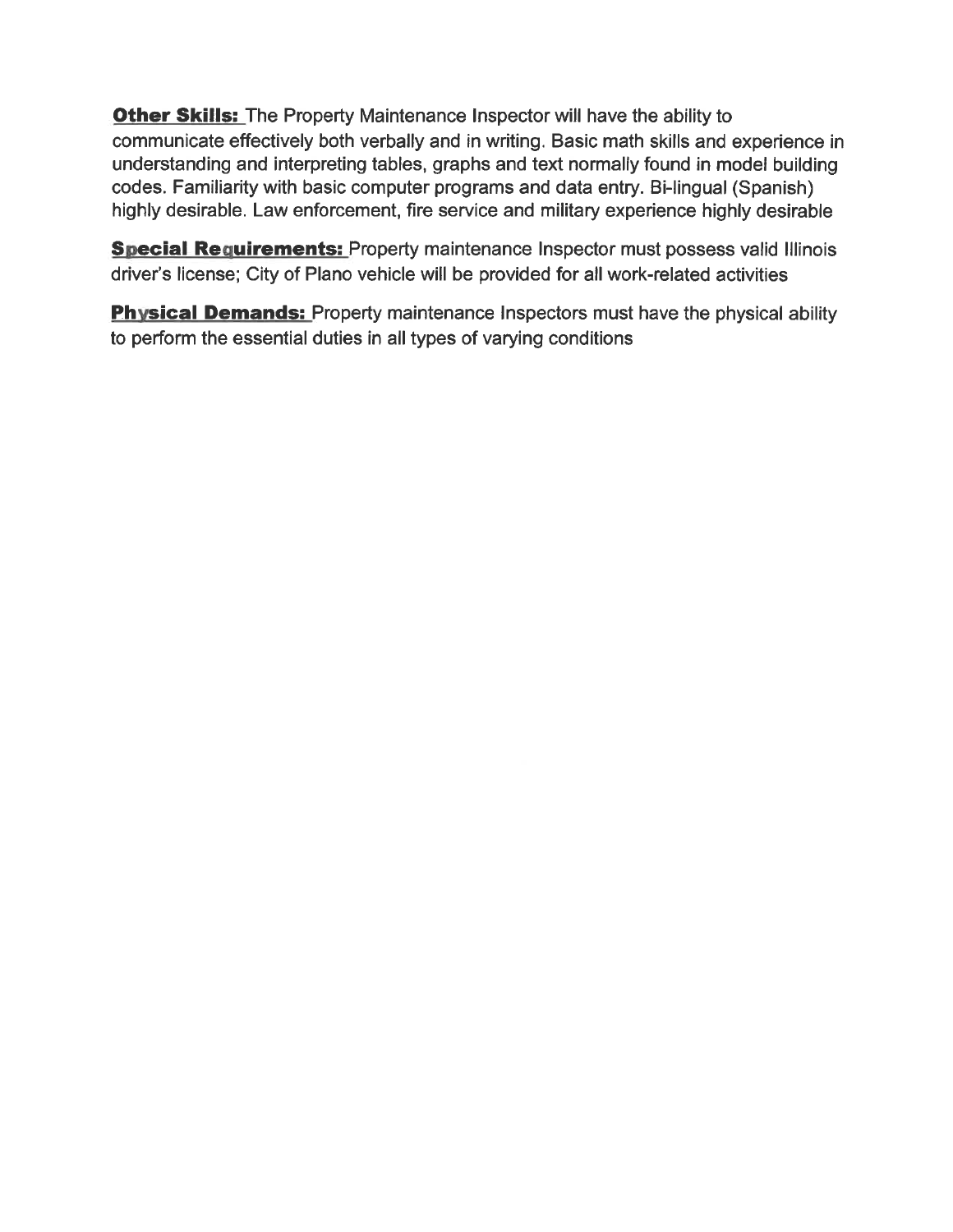#### **City of Plano**

#### **Building, Planning & Zoning**

**Title:** Part Time Building Inspector

**Position:** Reports directly to the Director of Building, Planning & Zoning

**Summary:** Inspects both commercial and residential properties for conformance with building, zoning and property maintenance codes and ordinances as adopted by the City of Plano

**Essential Duties and Responsibilities: Inspects both residential and** commercial properties for conformance with building, zoning and property maintenance codes and ordinances as adopted by the City of Plano

Inspects residential, commercial, industrial and other structures during and after construction to ensure all components meet applicable provisions of adopted building codes and city ordinances

Inspects structures under construction for conformance with submitted and approved plans and specifications

Performs residential rental inspections as adopted by the City of Plano

Performs commercial occupancy inspections as adopted by the City of Plano

Interacts with the public in a positive, professional and educational manner

Wears appropriate attire to be provided by the City of Plano building, Planning and zoning department

Maintains neat and legible records of inspections, notices of violations and citations as to be used for the administrative or judicial authorities

Appears at the administrative or judicial hearings as representative of the City of Plano presenting any and all information in order to help facilitate a finding of liability

Utilizes appropriate computer programs for data entry of all above information

**Supervisory Responsibilities: None**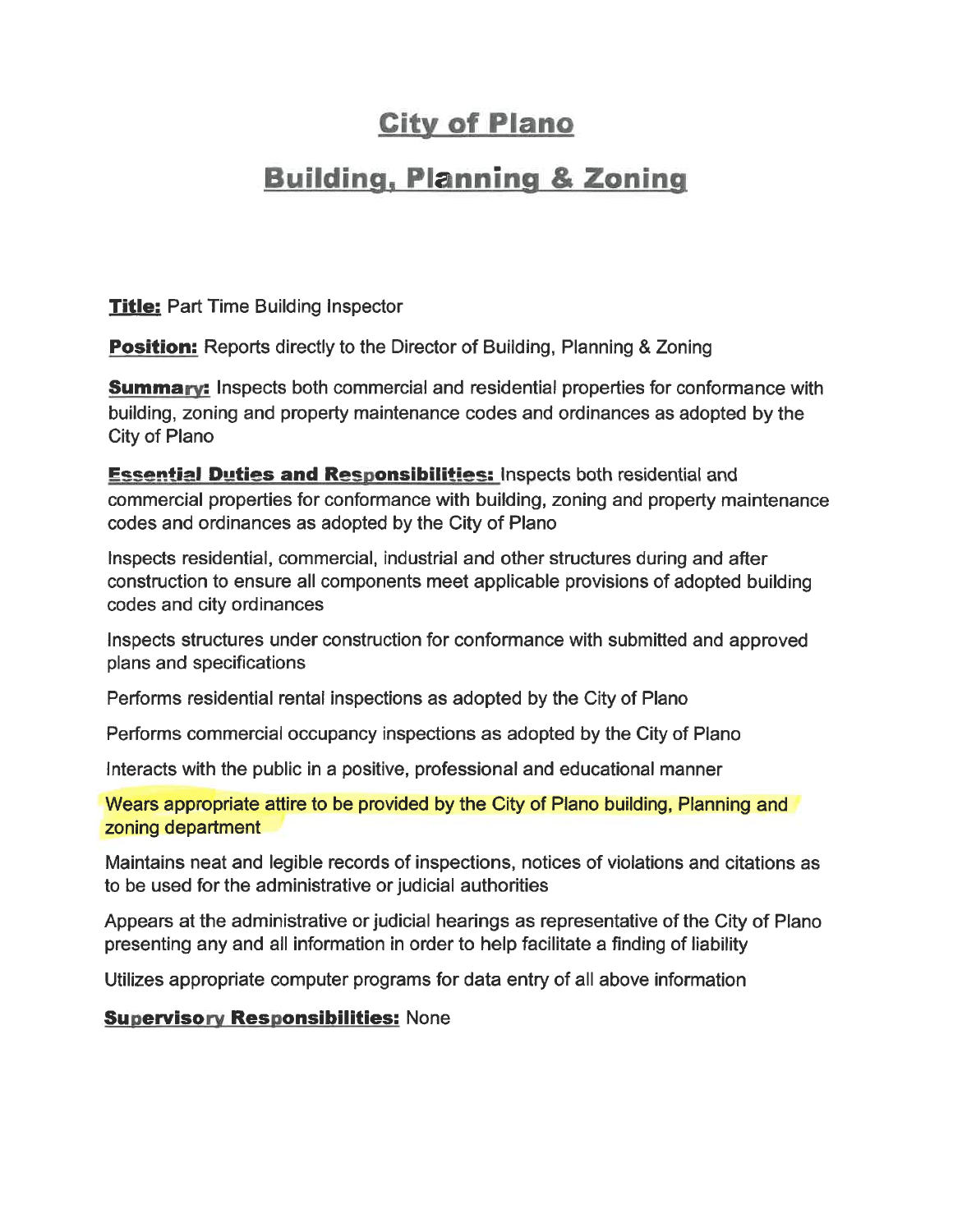**Qualifications:** To perform this job successfully, an individual must be able to perform each essential duty satisfactorily. The requirements listed below are representative of the knowledge, skill and/or the ability required

**Training, Experience and Certifications Required:** Building inspector with plumbing, electrical or HVAC concentration

High School graduate or G.E.D. equivalent

International Code Council Zoning Inspector certification, or the ability to obtain within 30 days

International Code Council Residential Building Inspector certification, or the ability to obtain within 60 days

International Code Council Commercial Building Inspector certification, or the ability to obtain within 180 days

Other International Code Council certifications as deemed appropriate by the Director of Building, Planning & Zoning during the course of employment

Experience in the construction trades, building inspections or fire and life safety inspections

**Other Skills:** The Building Inspector will have the ability to communicate effectively both verbally and in writing. Basic math skills and experience in understanding and interpreting tables, graphs and text normally found in model building codes. Familiarity with basic computer programs and data entry. Bi-lingual (Spanish) highly desirable. Law enforcement, fire service and military experience highly desirable

**Special Requirements:** The Building Inspector must possess valid Illinois driver's license; City of Plano vehicle will be provided for all work-related activities

**Physical Demands:** The Building Inspector must have the physical ability to perform the essential duties in all types of varying conditions. The inspector must have the physical ability to perform the essential duties in a construction site environment. Ability to climb ladders, work at heights and move over broken ground in all weather conditions is essential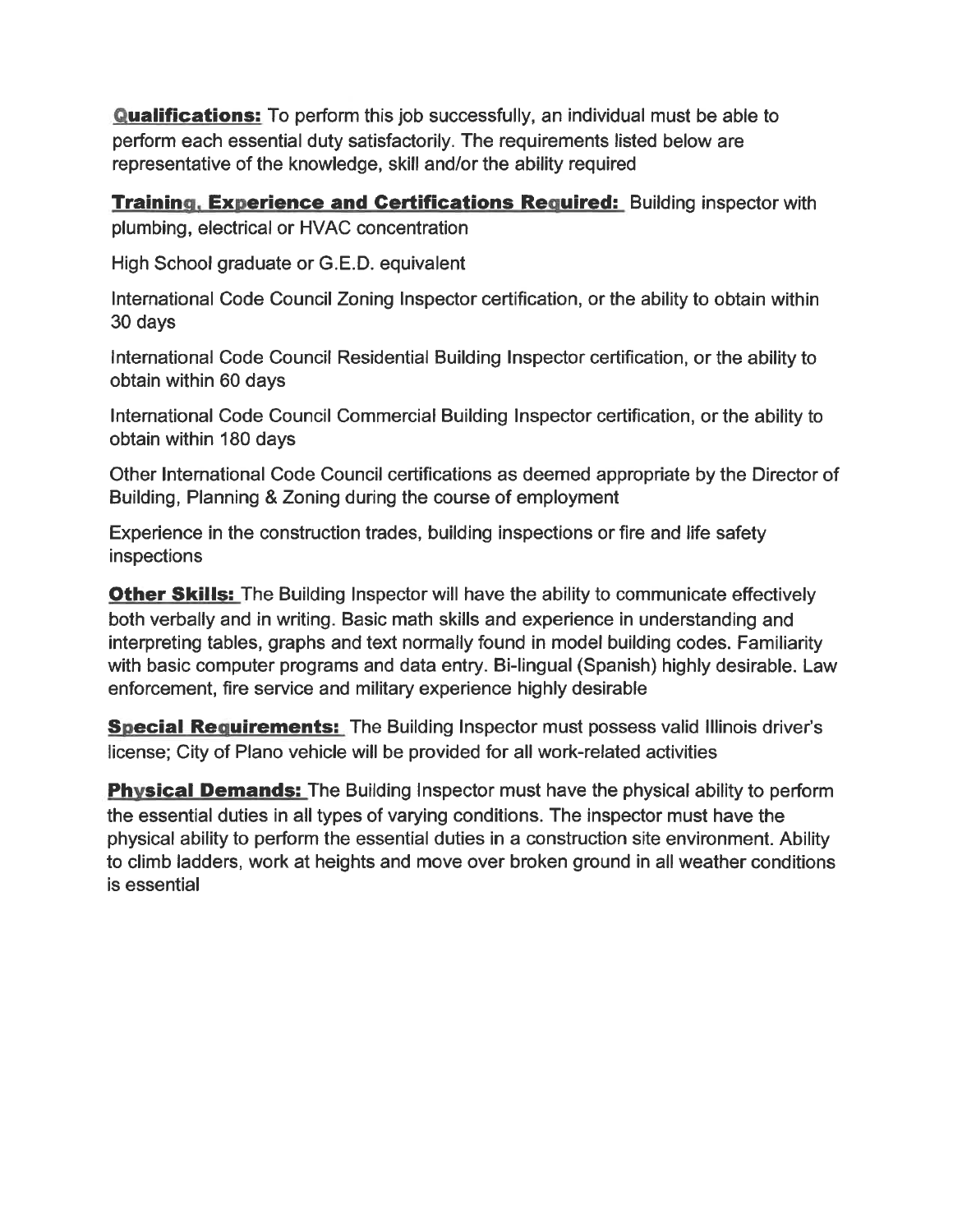#### **City of Plano**

#### **Building, Planning & Zoning**

**Title:** Full Time Property Maintenance/Building Inspector

**Position:** Reports directly to the Director of Building, Planning & Zoning

**Summary:** Inspects both commercial and residential properties for conformance with building, zoning and property maintenance codes and ordinances as adopted by the City of Plano

**Essential Duties and Responsibilities:** Inspects both residential and commercial properties for conformance with building, zoning and property maintenance codes and ordinances as adopted by the City of Plano

Inspects residential, commercial, industrial and other structures during and after construction to ensure all components meet applicable provisions of adopted building codes and city ordinances

Inspects structures under construction for conformance with submitted and approved plans and specifications

Performs residential rental inspections as adopted by the City of Plano

Performs commercial occupancy inspections as adopted by the City of Plano

Interacts with the public in a positive, professional and educational manner

Wears appropriate attire to be provided by the City of Plano building, Planning and zoning department

Maintains neat and legible records of inspections, notices of violations and citations as to be used for the administrative or judicial authorities

Appears at the administrative or judicial hearings as representative of the City of Plano presenting any and all information in order to help facilitate a finding of liability

Utilizes appropriate computer programs for data entry of all above information

**Supervisory Responsibilities: None**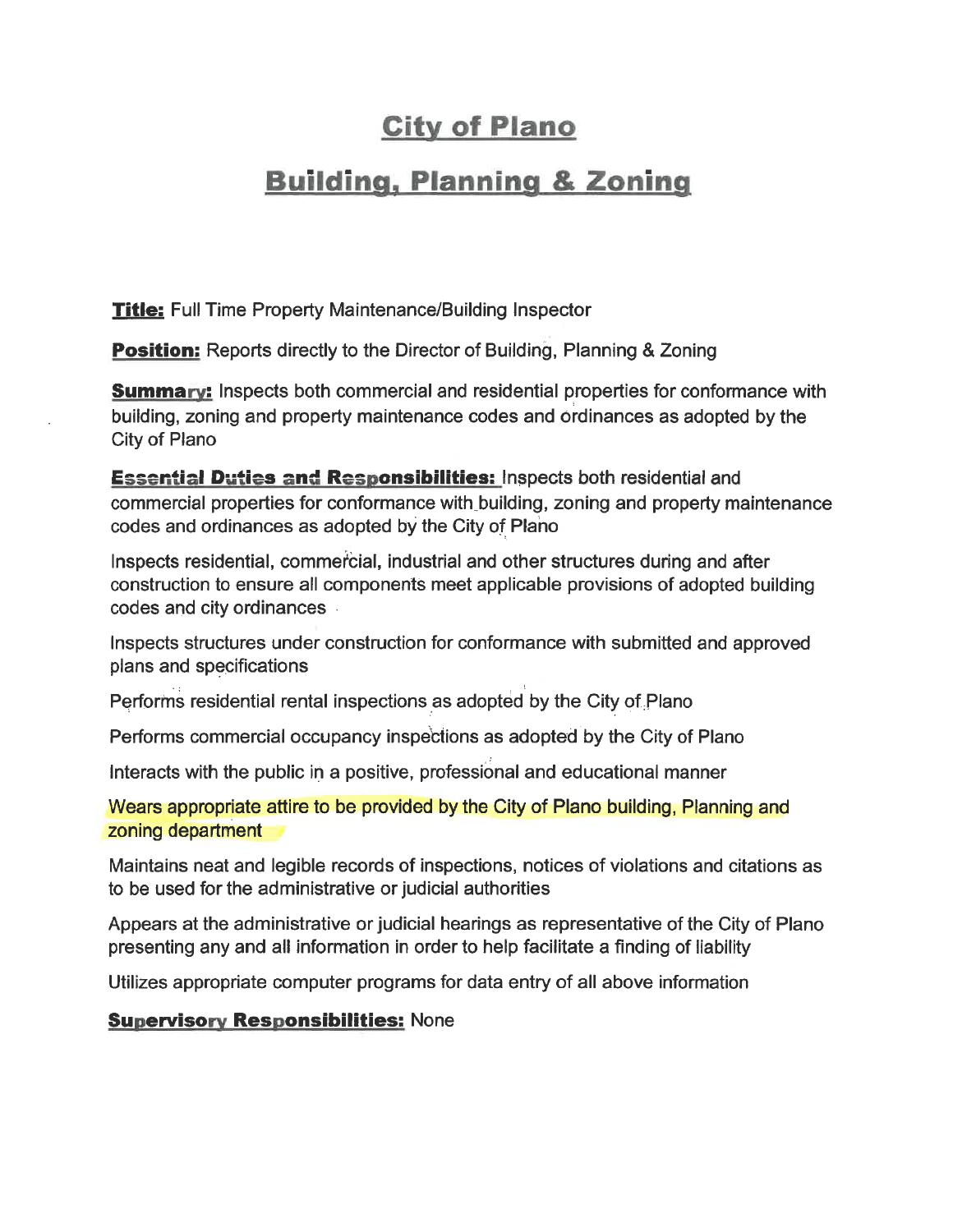**Qualifications:** To perform this job successfully, an individual must be able to perform each essential duty satisfactorily. The requirements listed below are representative of the knowledge, skill and/or the ability required

**Training, Experience and Certifications Required: Property Maintenance,** Building inspector with plumbing, electrical or HVAC concentration

High School graduate or G.E.D. equivalent

International Code Council Property Maintenance & Housing Inspector certification, or the ability to obtain within 30 days

International Code Council Zoning Inspector certification, or the ability to obtain within 60 days

International Code Council Residential Building Inspector certification, or the ability to obtain within 90 days

International Code Council Commercial Building Inspector certification, or the ability to obtain within 180 days

Other International Code Council certifications as deemed appropriate by the Director of Building, Planning & Zoning during the course of employment

Experience in the construction trades, building inspections or fire and life safety inspections

**Other Skills:** The Property Maintenance/Building Inspector will have the ability to communicate effectively both verbally and in writing. Basic math skills and experience in understanding and interpreting tables, graphs and text normally found in model building codes. Familiarity with basic computer programs and data entry. Bi-lingual (Spanish) highly desirable. Law enforcement, fire service and military experience highly desirable

**Special Requirements:** Property maintenance/Building Inspector must possess valid Illinois driver's license; City of Plano vehicle will be provided for all work-related **activities** 

**Physical Demands:** Property maintenance/Building Inspector must have the physical ability to perform the essential duties in all types of varying conditions. The inspector must have the physical ability to perform the essential duties in a construction site environment. Ability to climb ladders, work at heights and move over broken ground in all weather conditions is essential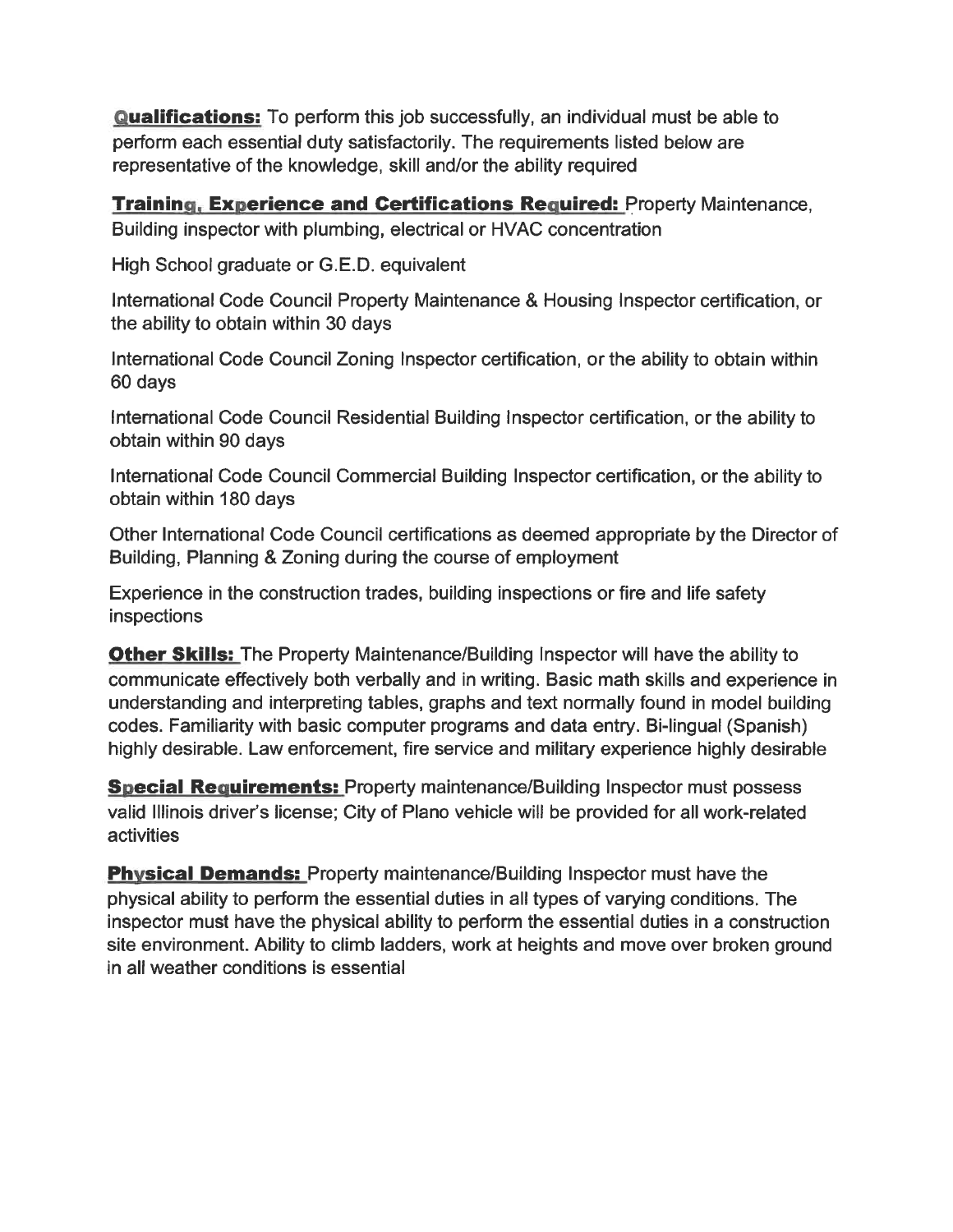#### **GTZ Maintenance**

603 Esta Dr. Plano IL, 60545 (630) 888-9929

March 8th, 2022

Gtz Maintenance is honored to provide you with this proposal for mowing services of various parks and parcels owned by the city of Plano. This pricing does include; SERVICE AREAS Gorman park (Klatt & Mitchell) (3.16 AC). Hemmingsen park (Bailey & Clason) (2.03 AC), Niles park (Cummins & Eldamain) (3.74 AC), Water Tower #2 (4501 Cummins) (0.84 AC), Kristen Baseball Fields (Behind 401 Kristen) (4.01 AC), Well #7 (401 Kristen) (1.0AC), Klatt St. Lift Station, the Plano Police Department as well as the lot beside it. The cost of servicing these areas will be \$8,500. Furthermore, one application of fertilizers will be provided to the following locations mentioned above for a total of \$3,500. There will also be one application of weed treatment for above locations. Additionally, Route 34 will receive lawn services bi-weekly and the cost will sum to \$250 per visit. Services will begin on April 1st, 2022 and end on November 15th, 2022. Proof of insurance certificate will be sent out via email

Seasonal Price: \$12,000

Thank You,

Frank Gutierrez

March 8, 2022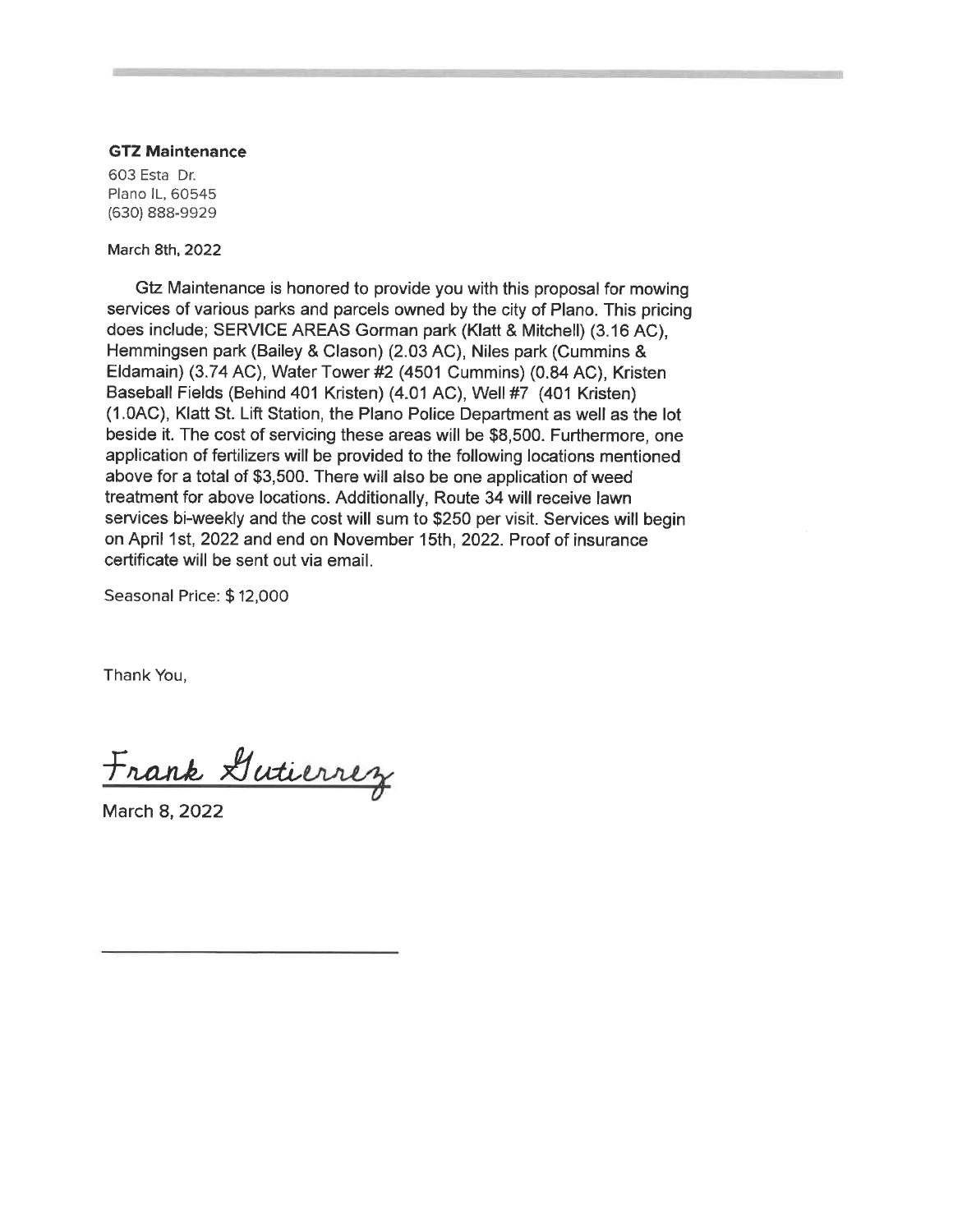$\vec{q}$ 

 $\alpha_B^2$ 

**Xtreme Team** 3902 Turner Ave Plano, IL 60545 (815) 786-5166 xtremeteam815@gmail.com



#### Estimate

**ADDRESS** Tommy Johns City of Plano 17 E Main St Plano, IL 60545

**5115.315#** 1088

DATE 03/08/2022

DATE

**DESCRIPTION** 

2022 Mowing proposal for the following properties: Gorman Park - 3.16 acres Hemmingsen Park - 2.03 acres Niles Park - 3.74 acres Water Tower #2 - .84 acres Kristen Baseball Fields - 4.01 acres Well #7 - 1 acres Klatt Lift Station .11 acres Police Station and city lot next to PD

The proposal is for the upcoming mowing season, which starts April fist 2022 and ends November 15th 2022.

**TOTAL** 

\$9,000.00

**AMOUNT** 

9,000.00

Piccleplod By

**Niconfed Date**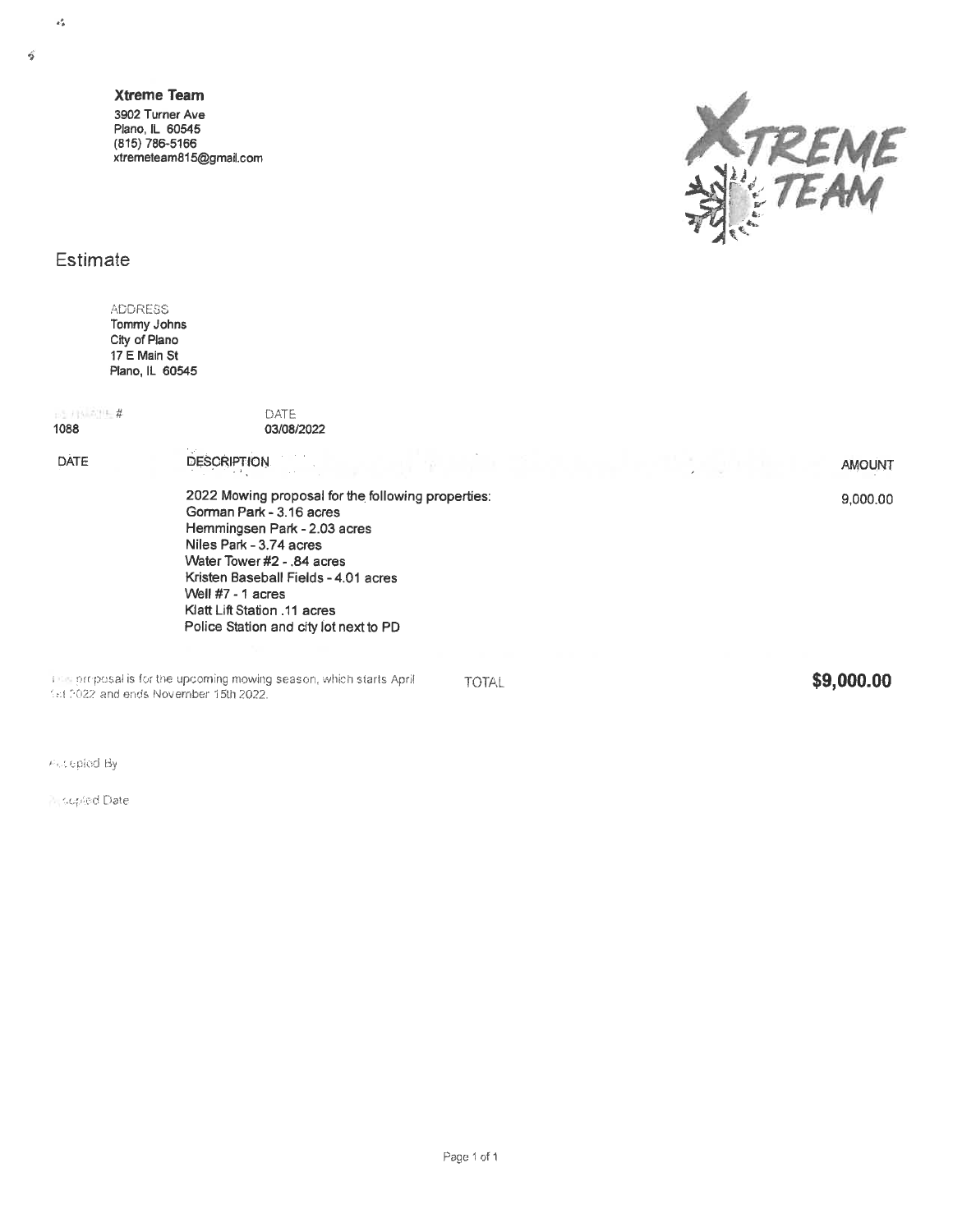#### **Xtreme Team**

3902 Turner Ave<br>Plano, IL 60545<br>(815) 786-5166 xtremeteam815@gmail.com



#### Estimate

é

ADDRESS<br>Tommy Johns<br>City of Plano<br>17 E Main St<br>Plano, IL 60545

| ESTIMATE# | DATE               |  |
|-----------|--------------------|--|
| 1089      | 03/08/2022         |  |
| DATE.     | <b>DESCRIPTION</b> |  |

| <b>DESCRIPTION</b> And Constitution of the constitution of the constitution of the constitution of the constitution of the constitution of the constitution of the constitution of the constitution of the constitution of the cons                                                                                 |          |
|---------------------------------------------------------------------------------------------------------------------------------------------------------------------------------------------------------------------------------------------------------------------------------------------------------------------|----------|
| Fertilizer application for the following properties:<br>Gorman Park - 3.16 acres<br>Hemmingsen Park - 2.03 acres<br>Niles Park - 3.74 acres<br>Water Tower #2 - 84 acres<br>Kristen Baseball Fields - 4.01 acres<br>Well $#7 - 1$ acres<br>Klatt Lift Station .11 acres<br>Police Station and city lot next to PD   | 2,000.00 |
| Weed control application for the following properties:<br>Gorman Park - 3.16 acres<br>Hemmingsen Park - 2.03 acres<br>Niles Park - 3.74 acres<br>Water Tower #2 - 84 acres<br>Kristen Baseball Fields - 4.01 acres<br>Well $#7 - 1$ acres<br>Klatt Lift Station .11 acres<br>Police Station and city lot next to PD | 2,000.00 |

TOTAL

\$4,000.00

 $\sim$ 

Accepted By

Accepted Date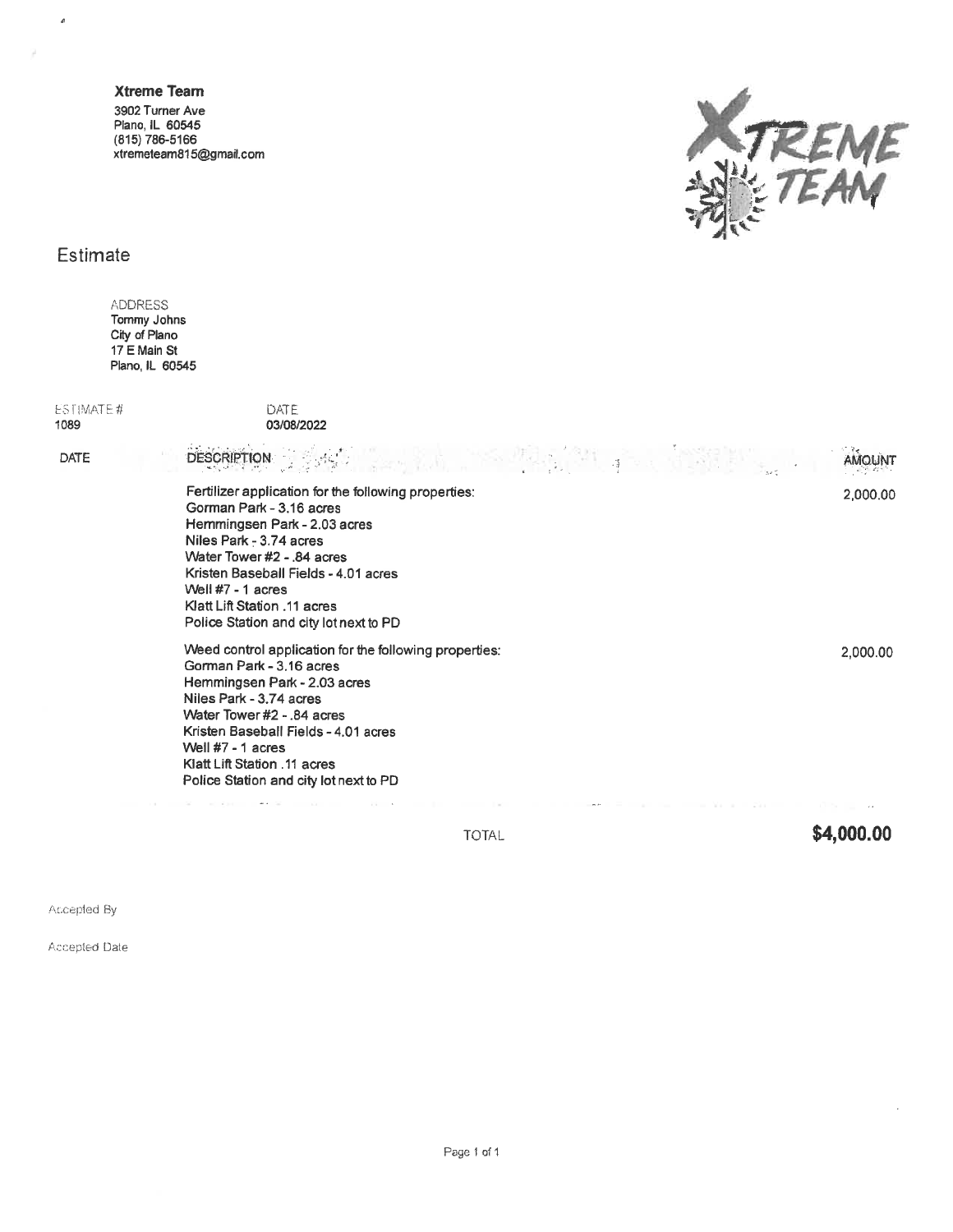

#### Estimate

|                       | <b>ADDRESS</b><br>Tommy Johns<br>City of Plano<br>17 E Main St<br>Plano, IL 60545                                             |               |
|-----------------------|-------------------------------------------------------------------------------------------------------------------------------|---------------|
| $E$ invarie #<br>1090 | DATE<br>03/08/2022                                                                                                            |               |
| DATE                  | <b>DESCRIPTION</b>                                                                                                            | <b>AMOUNT</b> |
|                       | Bi-weekly mowing and trimming of specified parkway on Route 34 and around City of Plano<br>welcome signs on each end of town. | 300.00        |
|                       | <b>Example 12 Set is for the upcoming mowing season, which starts April</b><br><b>TOTAL</b><br>and ends November 15th 2022.   | \$300.00      |

 $-$  coopled  $B_1$ 

Accepted Date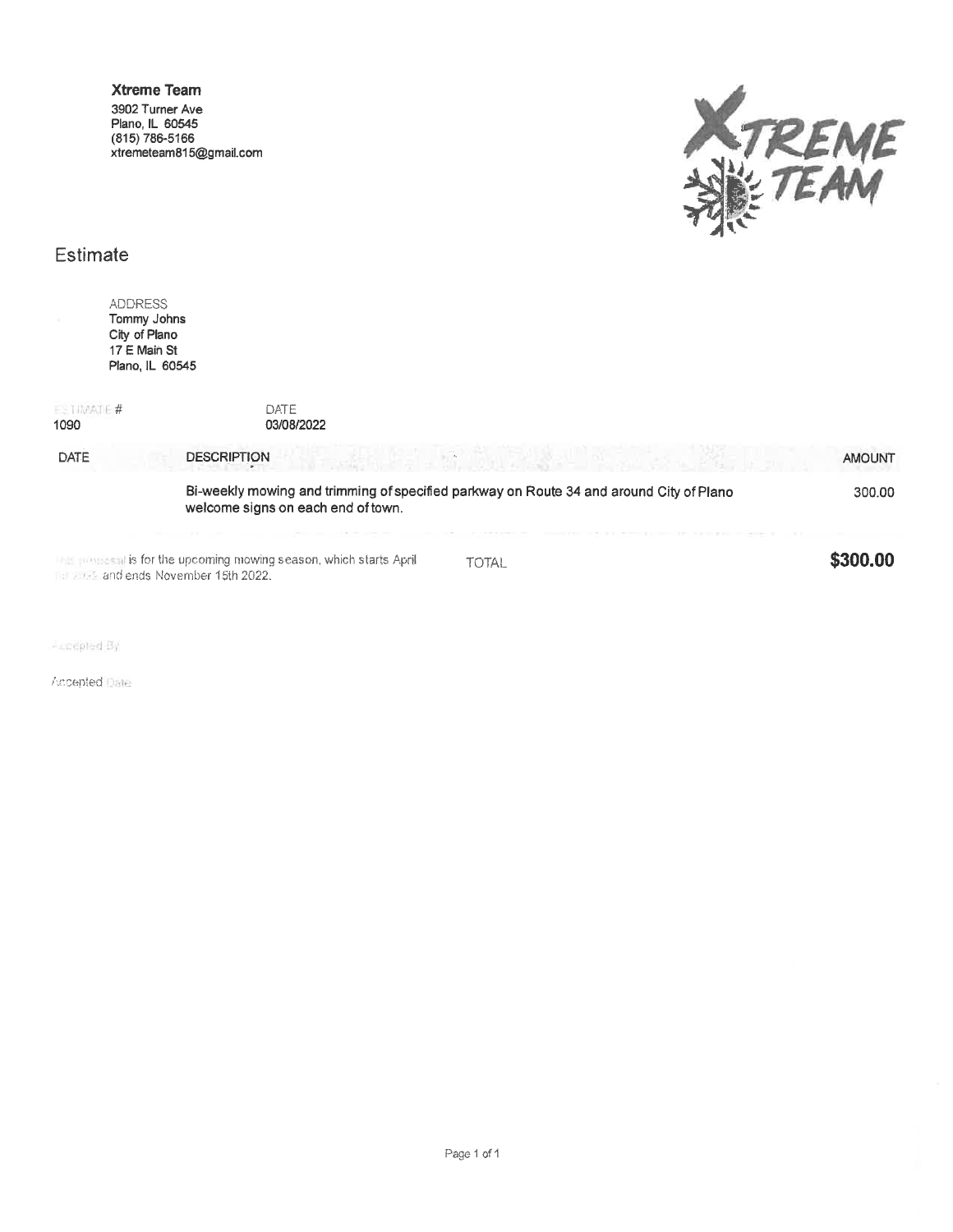# City of Plano

# Survey & Branding

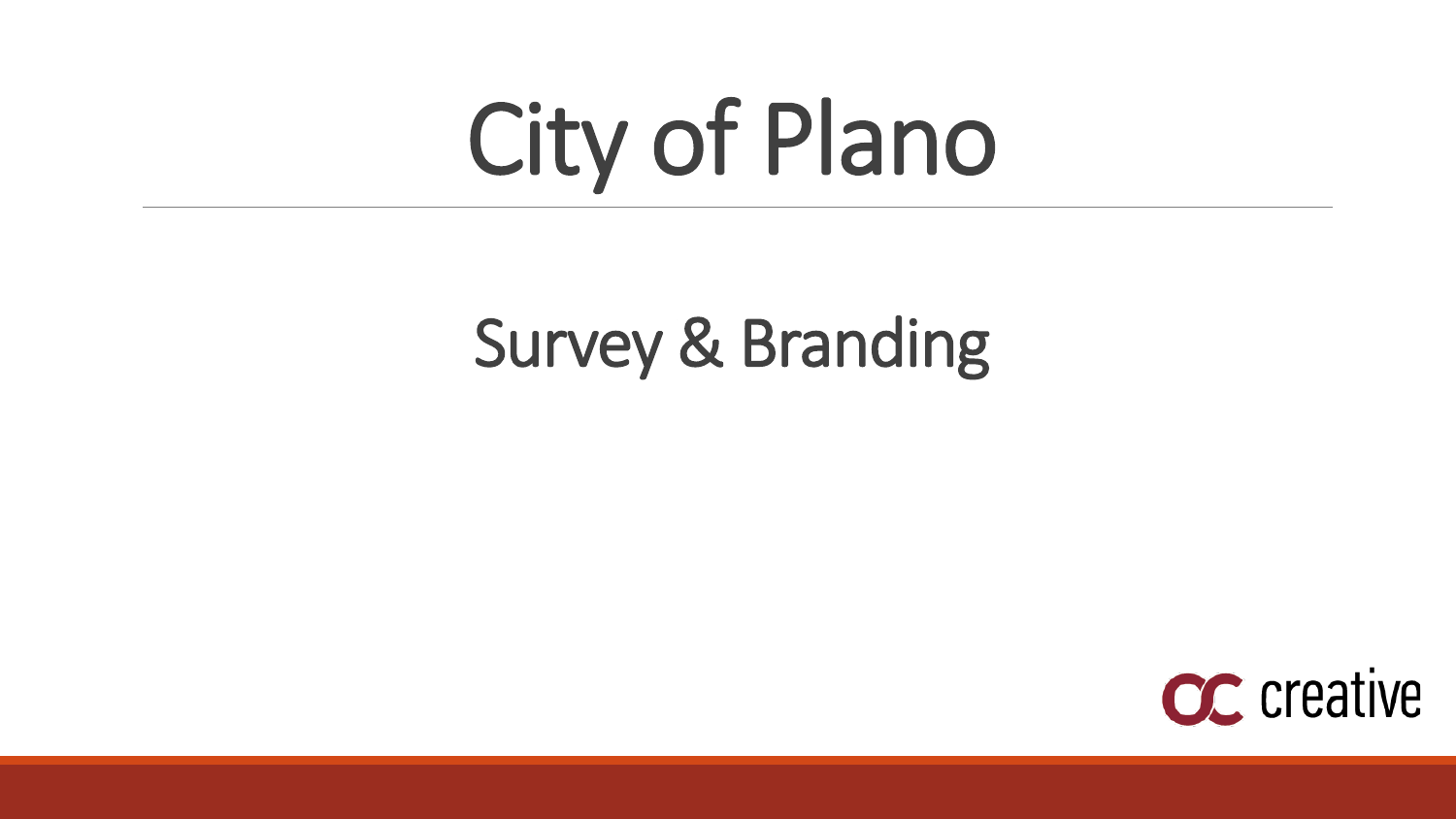# Branding Update & Timeline - *Original*



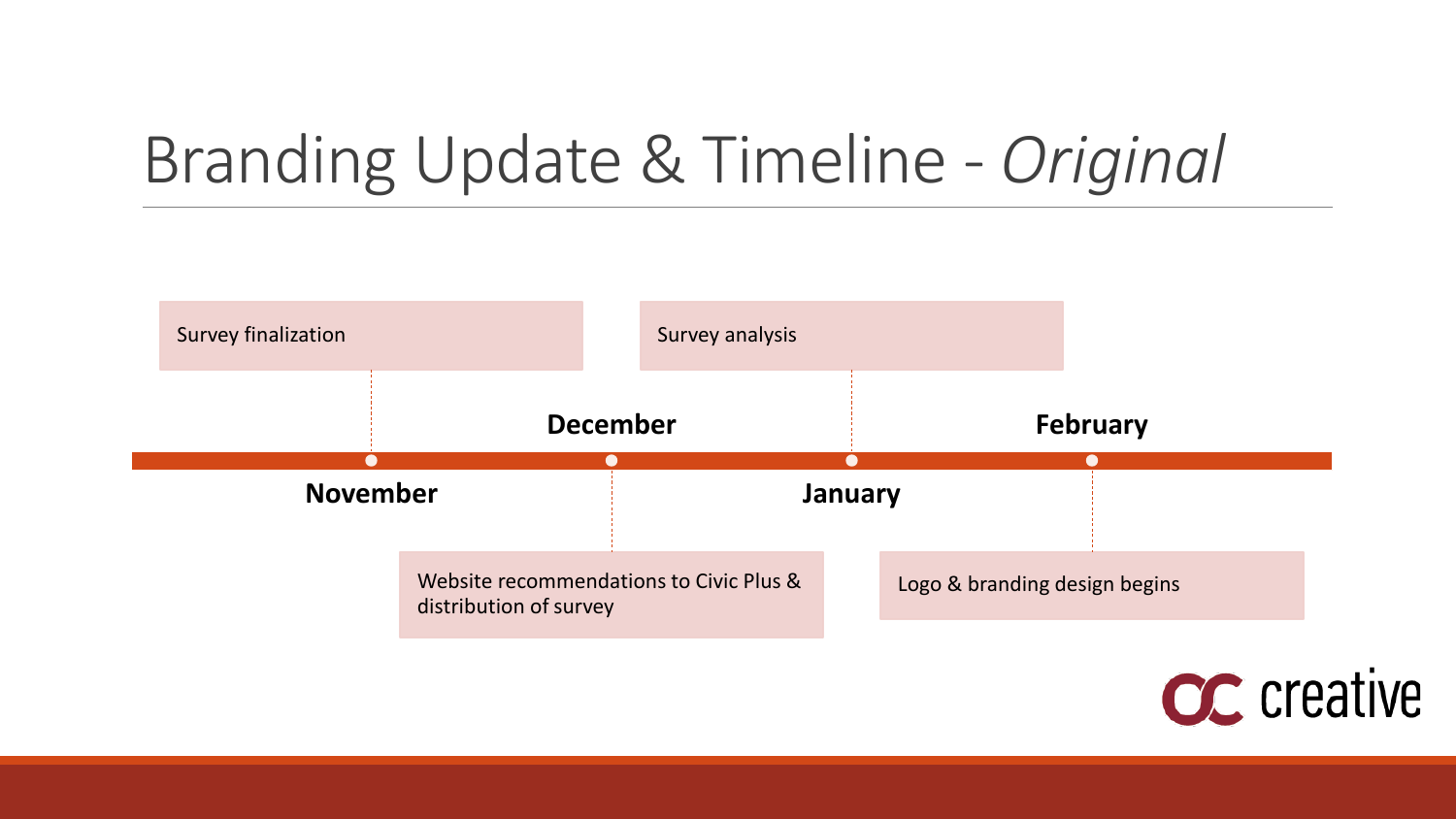# Branding Update & Timeline - *Revised*



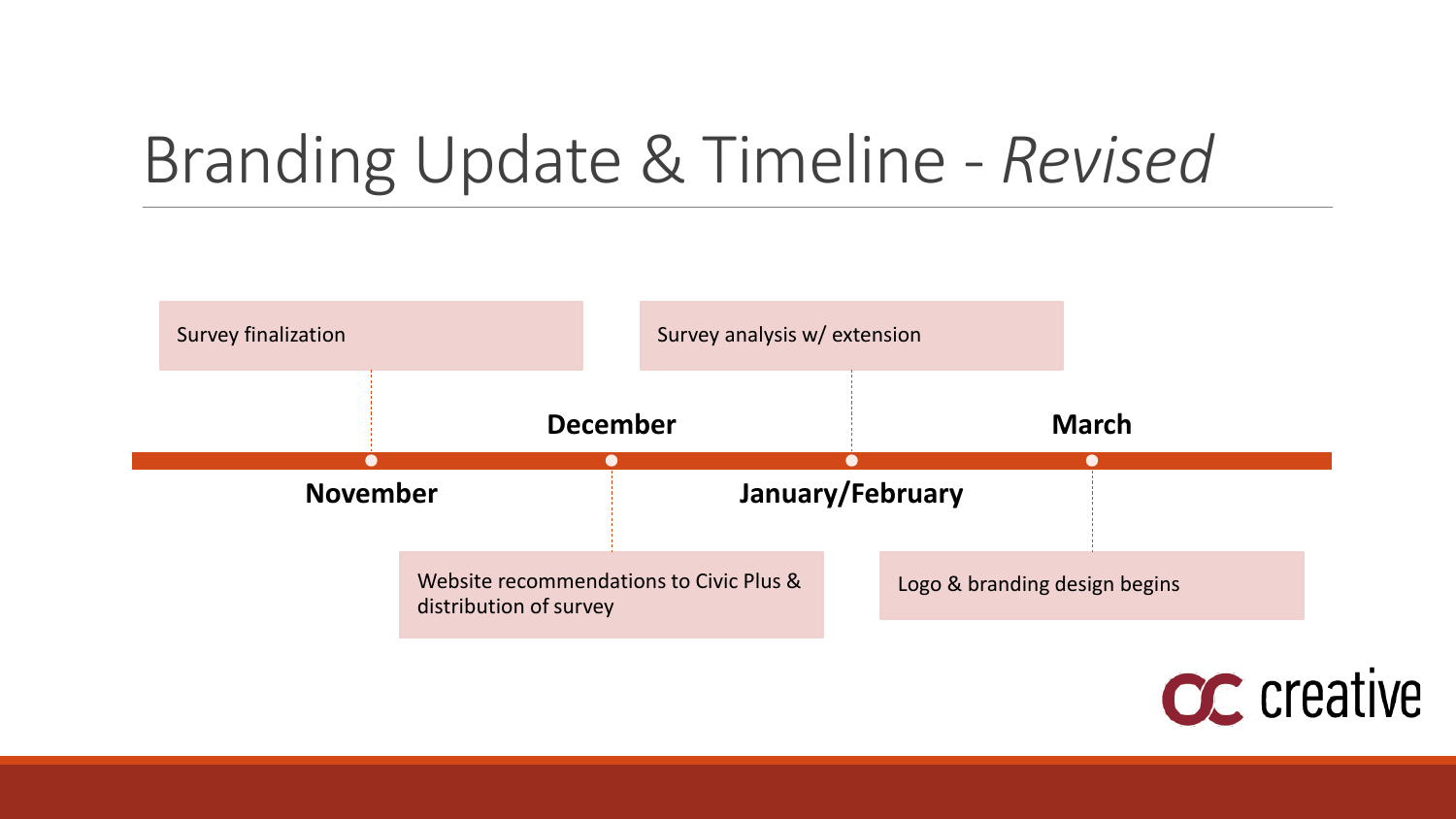### Survey Response Summary

Goal was minimum 300 Completed Surveys

60% Completion Rate

402 Completed Surveys of 669 Starts

12:21 Average Completion Time

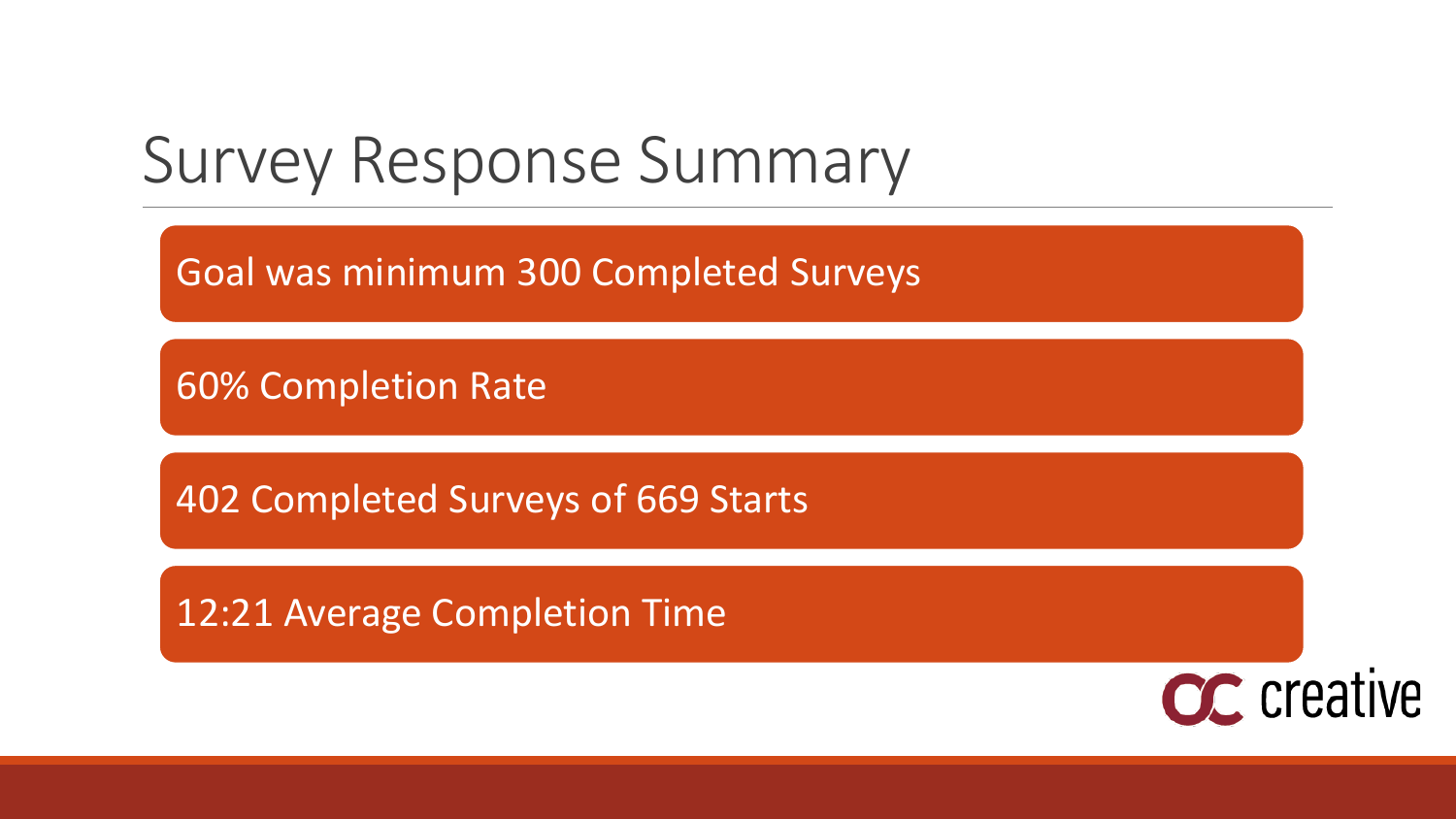### Survey Respondent Summary 1 of 3

59% Live in Plano

24% Live & Work in Plano

13% Work in Plano

2% Own a Business in Plano

2% Don't Live in Plano

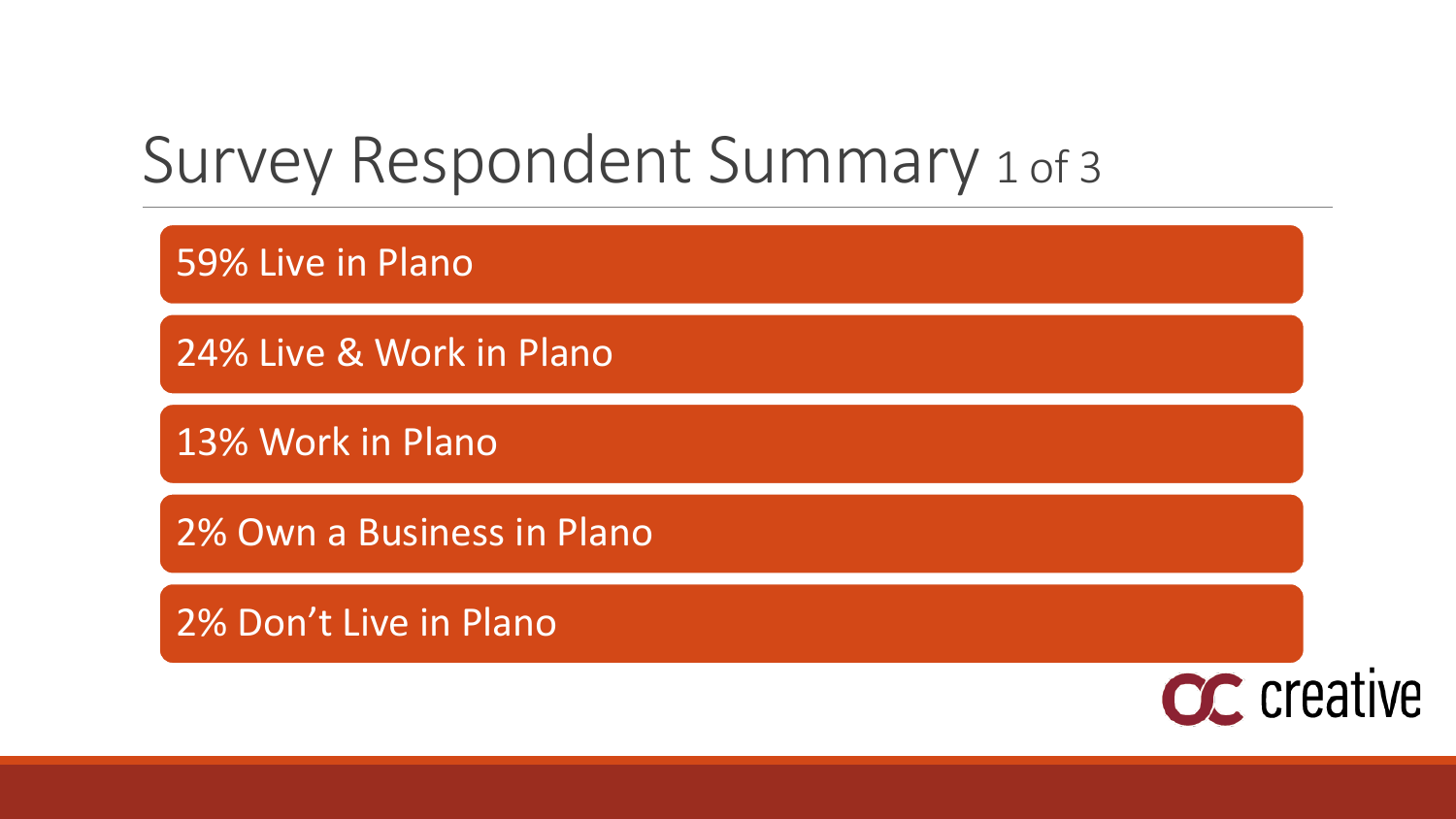### Survey Respondent Summary 2 of 3

6% ages 18-29

41% ages 30-44

32% ages 45-59

19% ages 60-74

2% ages 75+ and under 18 *(combined)*

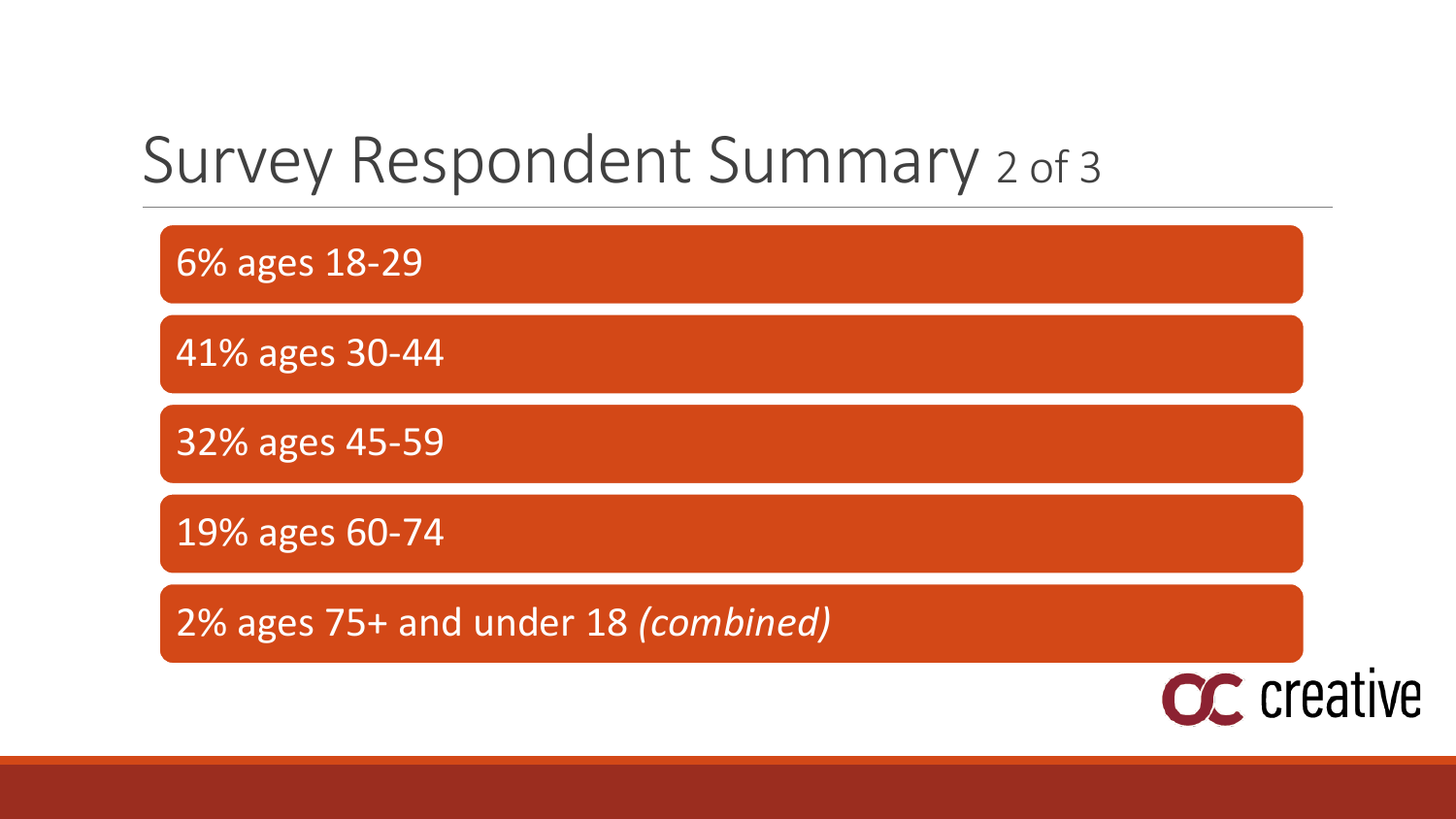### Survey Respondent Summary 3 of 3

88% completed survey in 1st two weeks *(Dec 20 – Jan 2)*

9% more completed prior in January prior to original deadline

3%, 12 more completed after extension

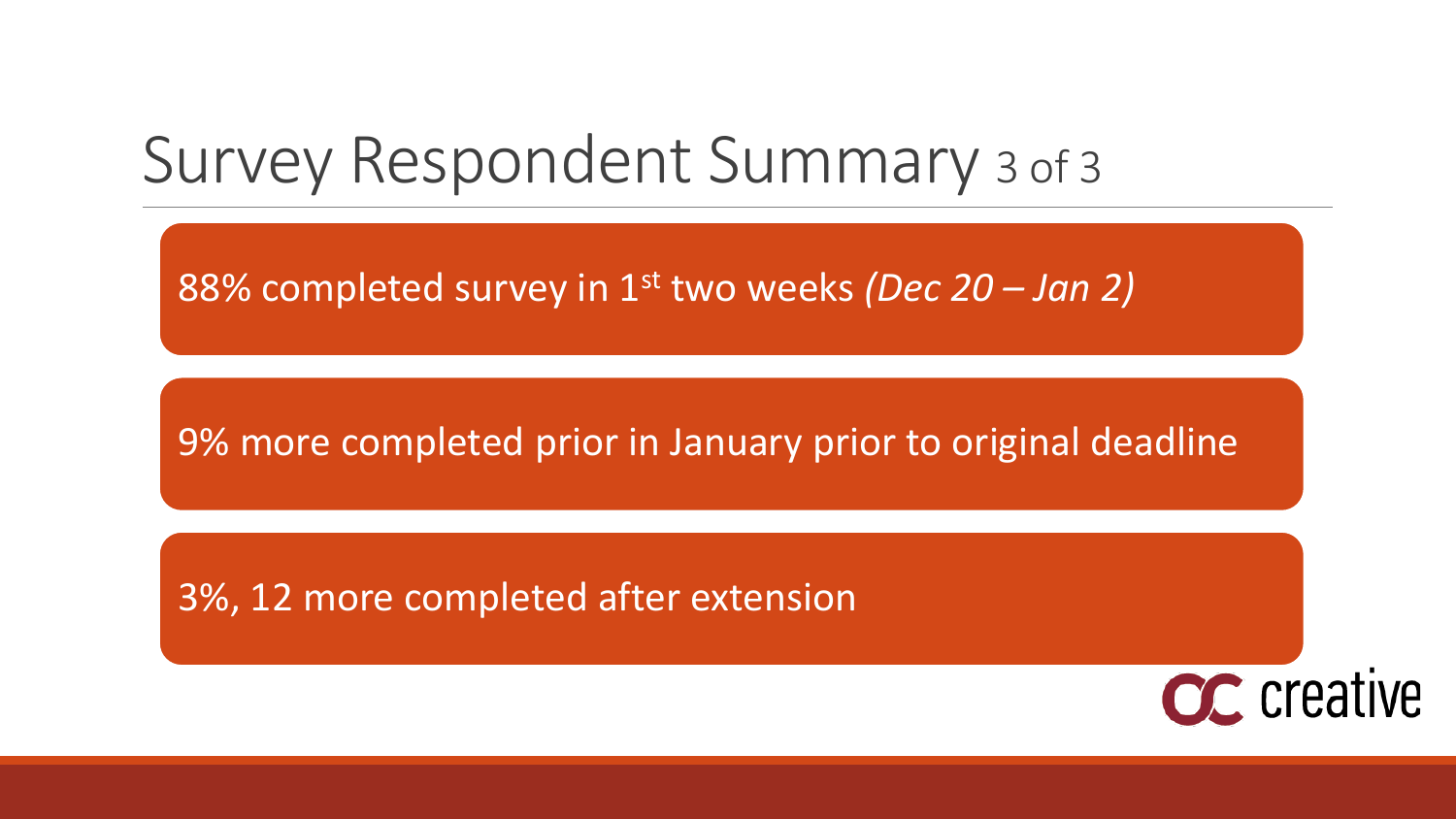### Survey Respondent Summary Bonus

Outreach – City Staff, Library, School District, Social, News

47% clicked on the web link, 53% clicked on the social link

34% of Respondents would be open to follow up contact

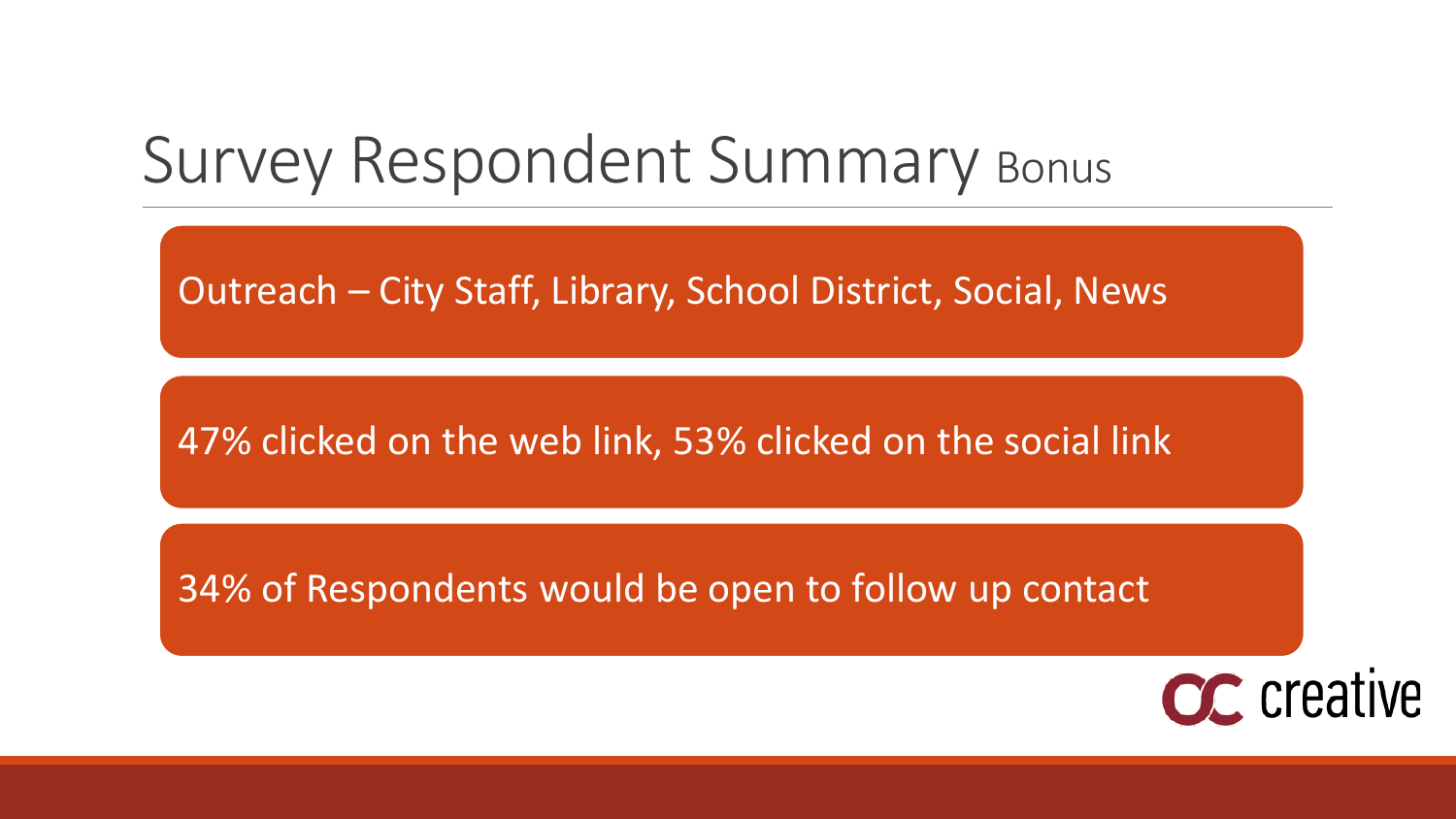### Survey Data Files

PDF of Questions

PDF of All Summary Data w/ graphics *(closed questions)*

CSV of Raw Data

PDF & XLS of a few Open Response Data *(open questions)*

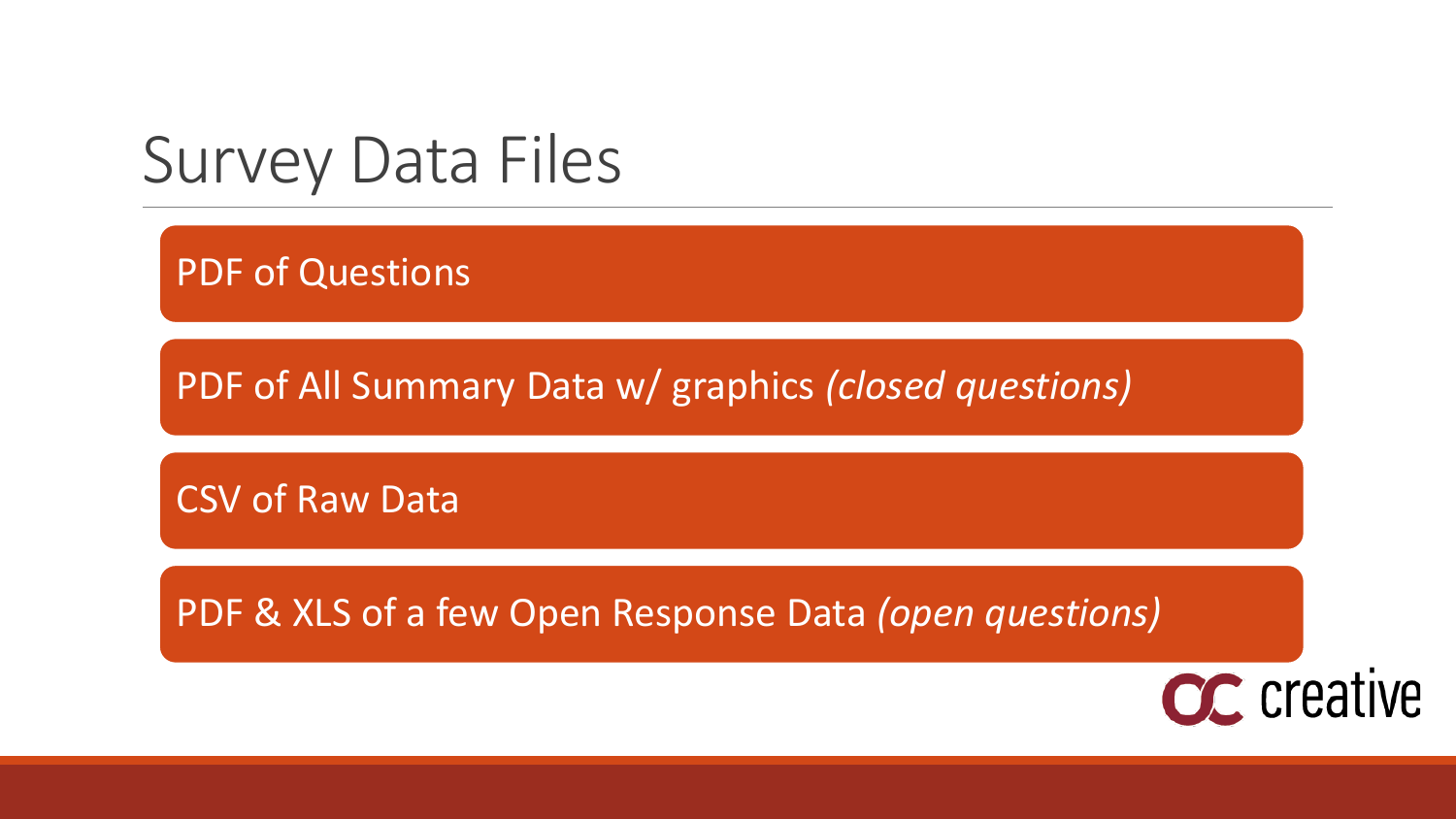## Which Logo Best Represents Plano?



#### None of the Above



30% 21% 12%

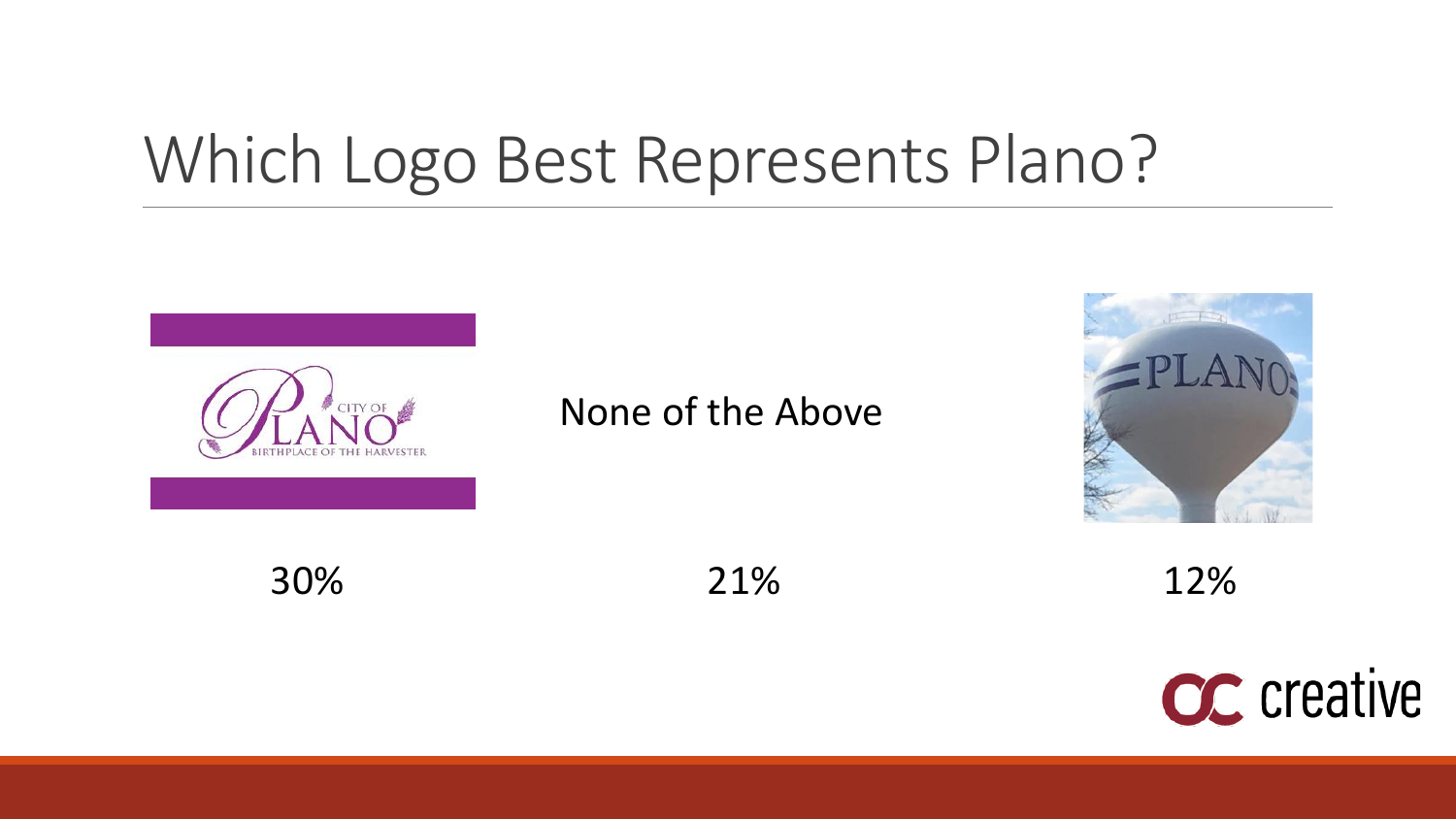# How would you Describe Plano TODAY?

*Agree or Strongly Agree*

- 1. Safe = 87%
- 2. Traditional = 77%
- 3. Welcoming = 73%
- 4. Close-Knit = 65%
- 5. Rural, Farming Community = 60%
- 6. Suburban =  $58\%$
- 7. Industrial = 38%
- 8. Innovative = 18%

*No value-add differences among survey groups*

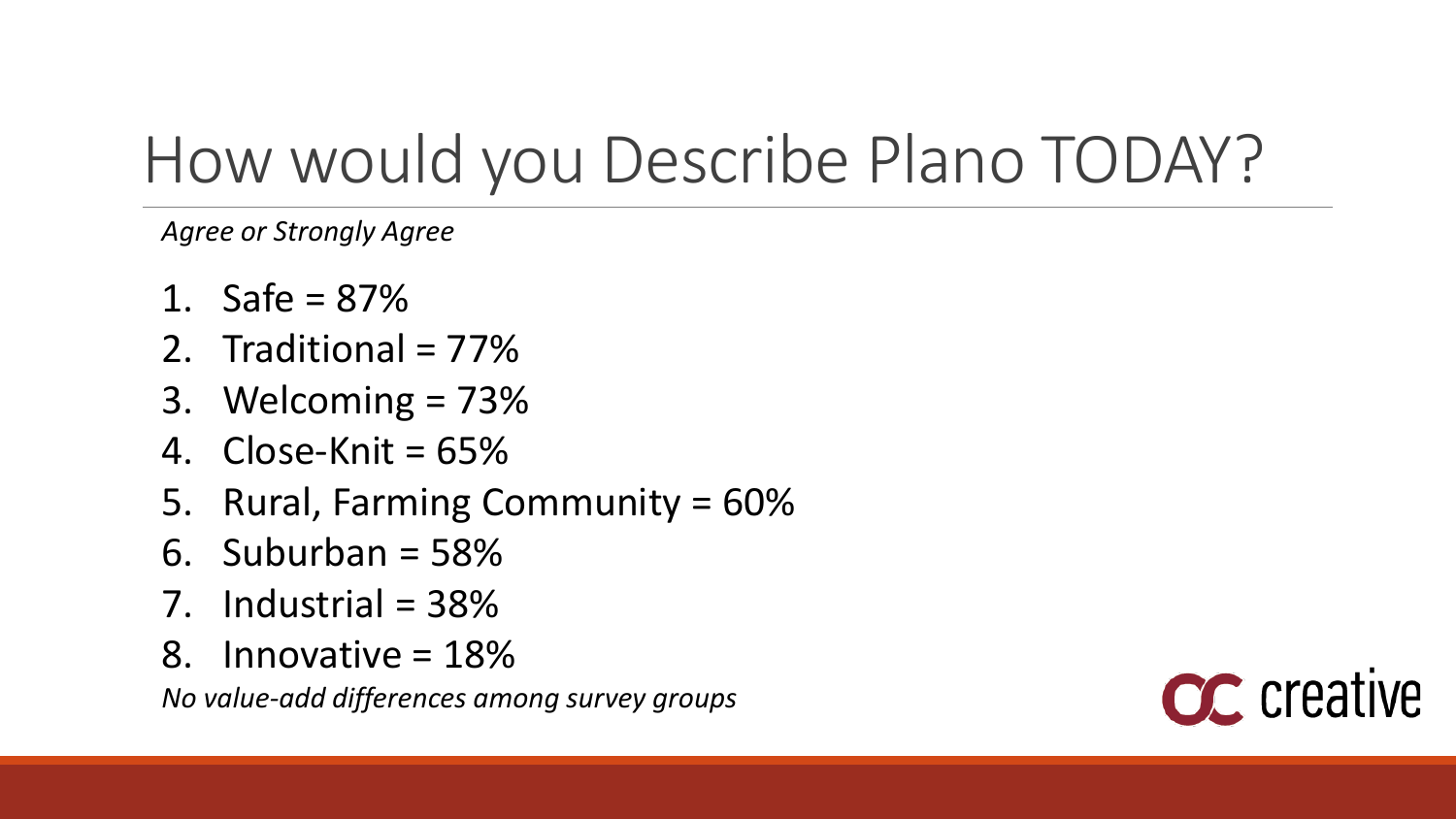# How would you Describe Plano FUTURE?

*Agree or Strongly Agree*

- 1. Traditional = 80% *(77% in present description)*
- 2. Growing  $= 77\%$
- 3. Innovative = 74% *(18% in present description)*
- 4. Youthful  $= 73\%$
- 5. Energized = 70%
- 6. Slower-Paced = 68%

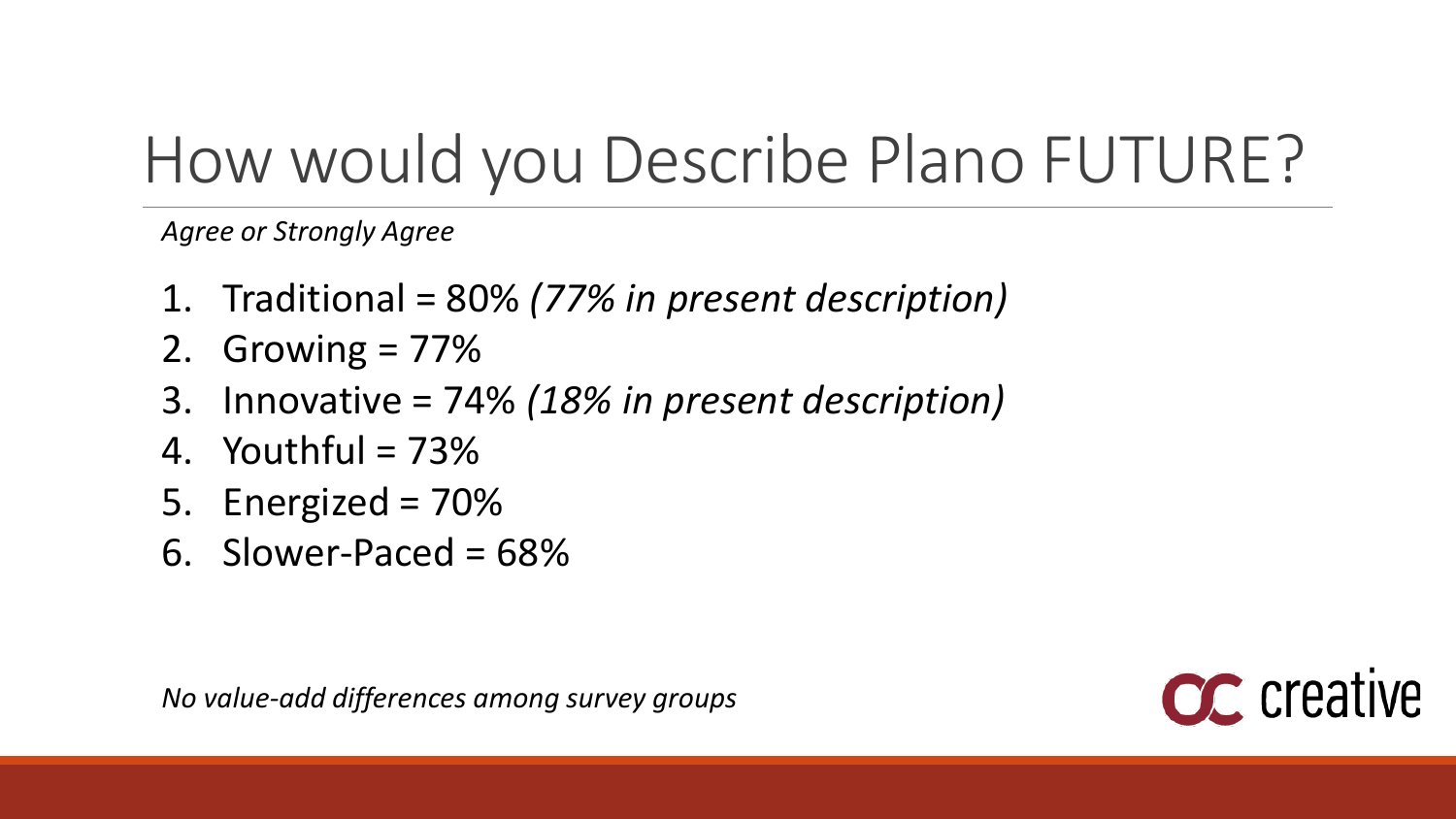# Most Important to Plano's Identity

*Ranking was required*

- 1. Quality of Life = 3.97 *(most #1 rankings)*
- 2. Small Town Atmosphere = 3.33
- 3. Potential to Grow = 2.94
- 4. Innovation = 2.41 *(quite low when ranked)*
- 5. Heritage = 2.35 *(most #5 rankings)*

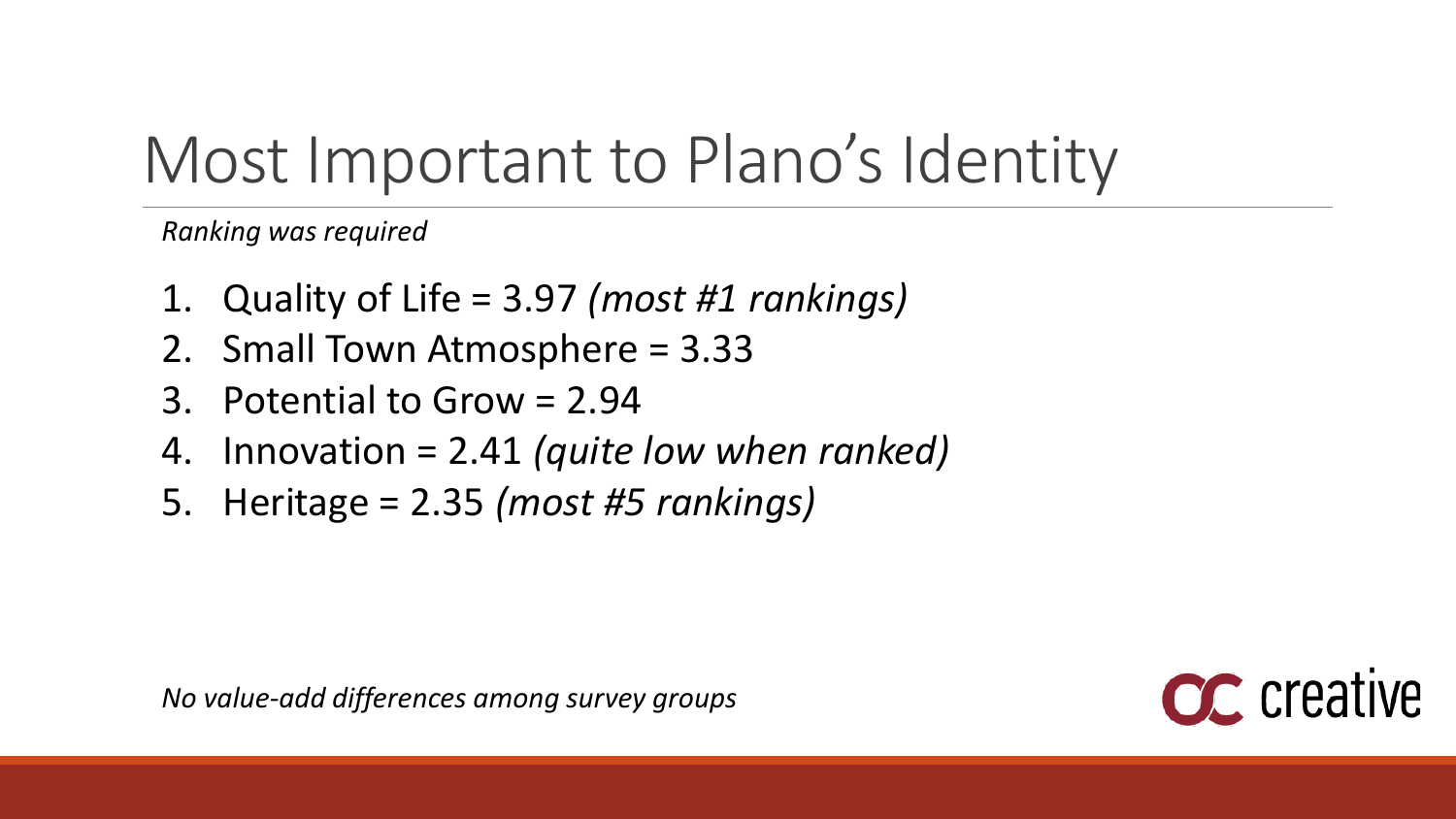# Preference in Retiring Harvester

- 1. I don't have a strong opinion  $=$  38.1%
- 2. Yes, do it = 29.4%
- 3. No, I really like it  $= 25.1\%$
- 4. Other = 7.4%

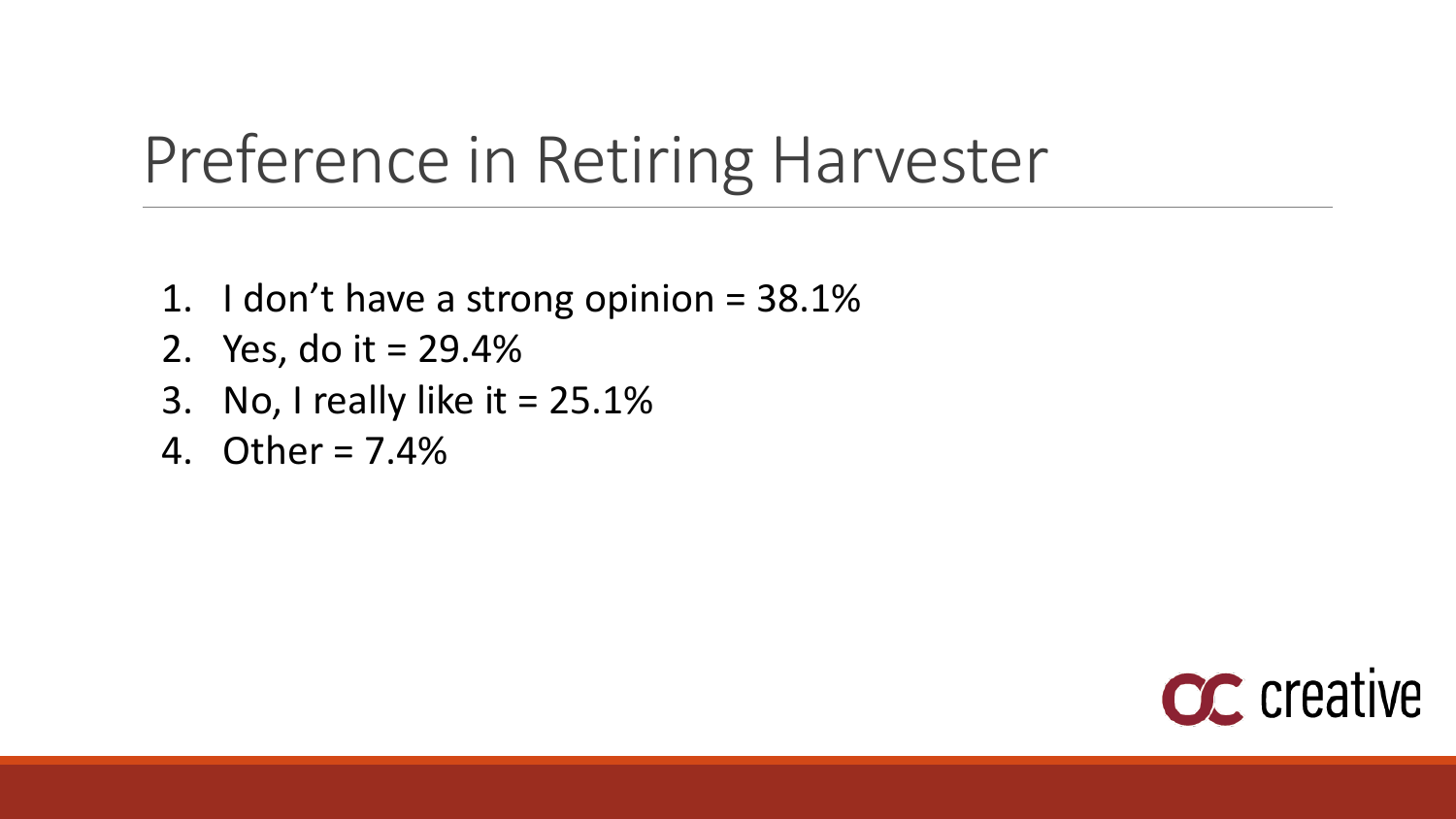# Preferences by Survey Category

- 1. Live/Work = No significant difference
- 2. Length Lived in Plano
	- a) 16 years+ (14% or respondents)
		- I. Don't retire logo (44%)
		- II. Too much change, not what it used to be
- 3. Age of Respondent
	- a) 60 years+ (20% or respondents)
		- I. Don't retire logo (40%)
		- II. Less critical than long-term residents

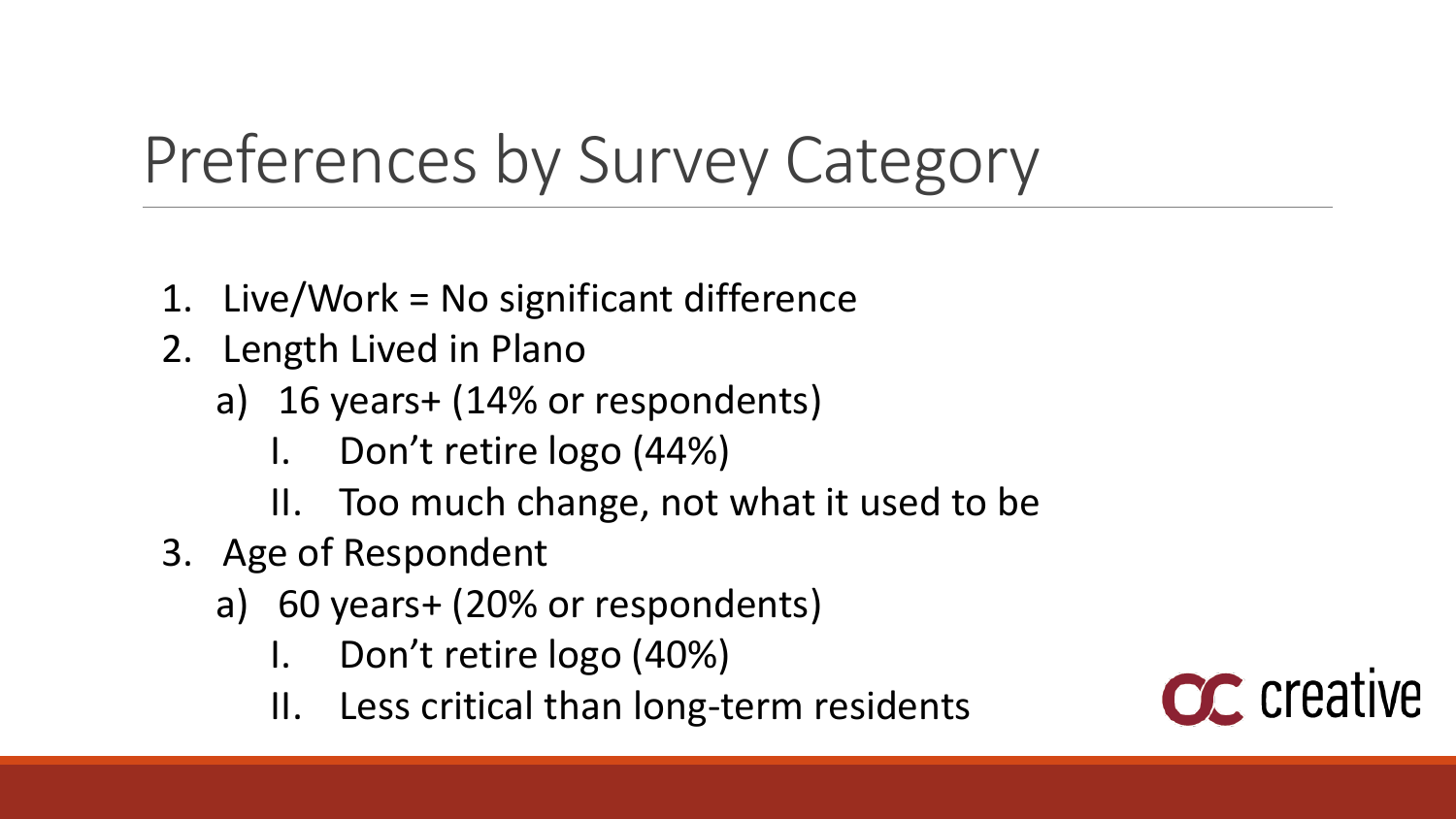### Key Open Responses 1 of 3

"I don't know enough about it to have an opinion. If the harvester was created here then I think it is important. But if the future of Plano is not to be focused on farmland as much for development, then I would retire it. You can have a multiple symbol "shield" perhaps and incorporate it among with a more modern symbol as well. But to me, to be the only focused symbol does not give off a feel of anything but farming."

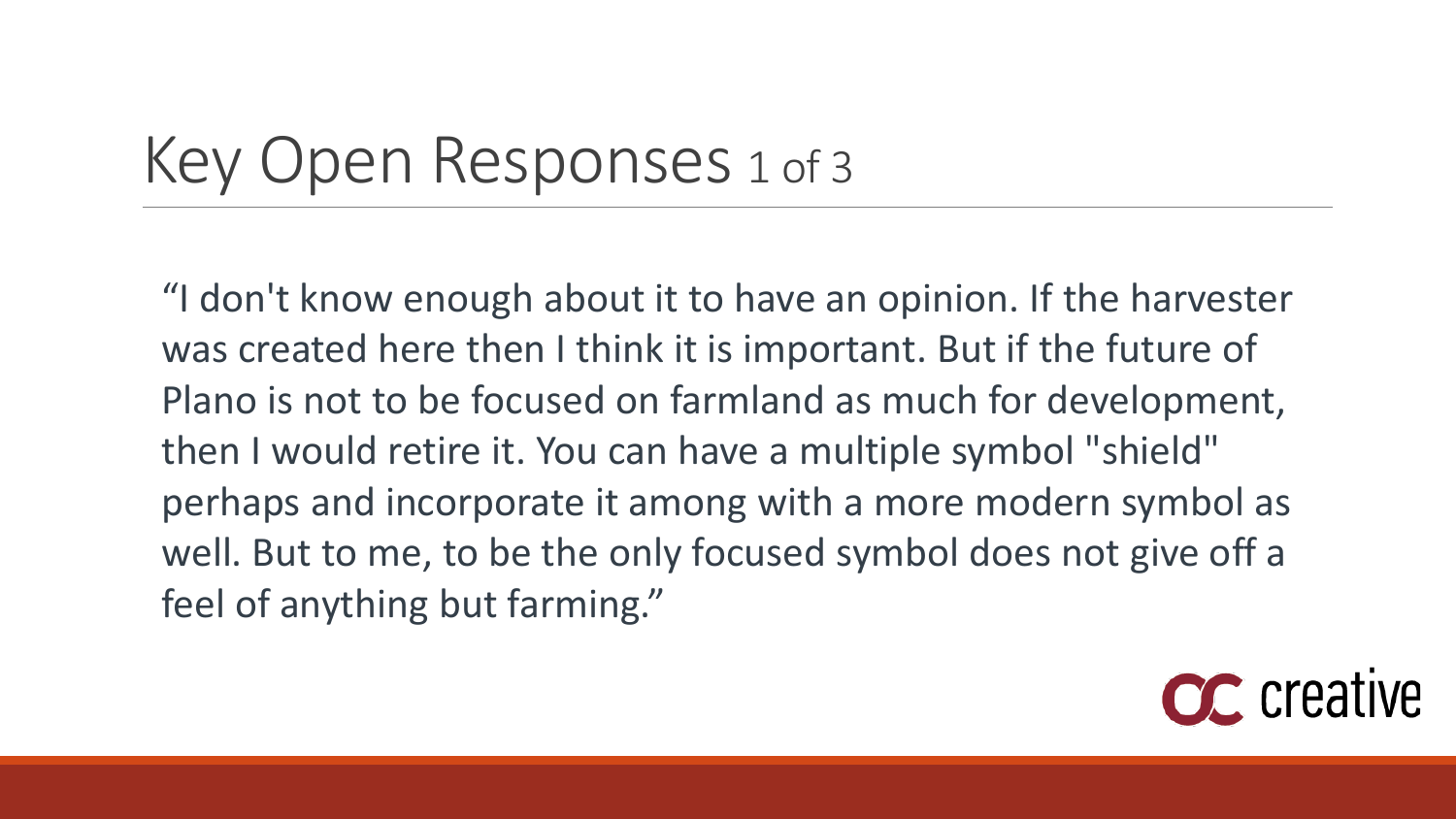### Key Open Responses 2 of 3

"I think Plano is a 50/50 mix of old school/old family names and new school/new faces/families that are first-generation"

"The city of Plano is currently stuck between the past and the future. While there have been many housing developments, the programming, business, and restaurants have not grown to meet the needs of the increase of people."

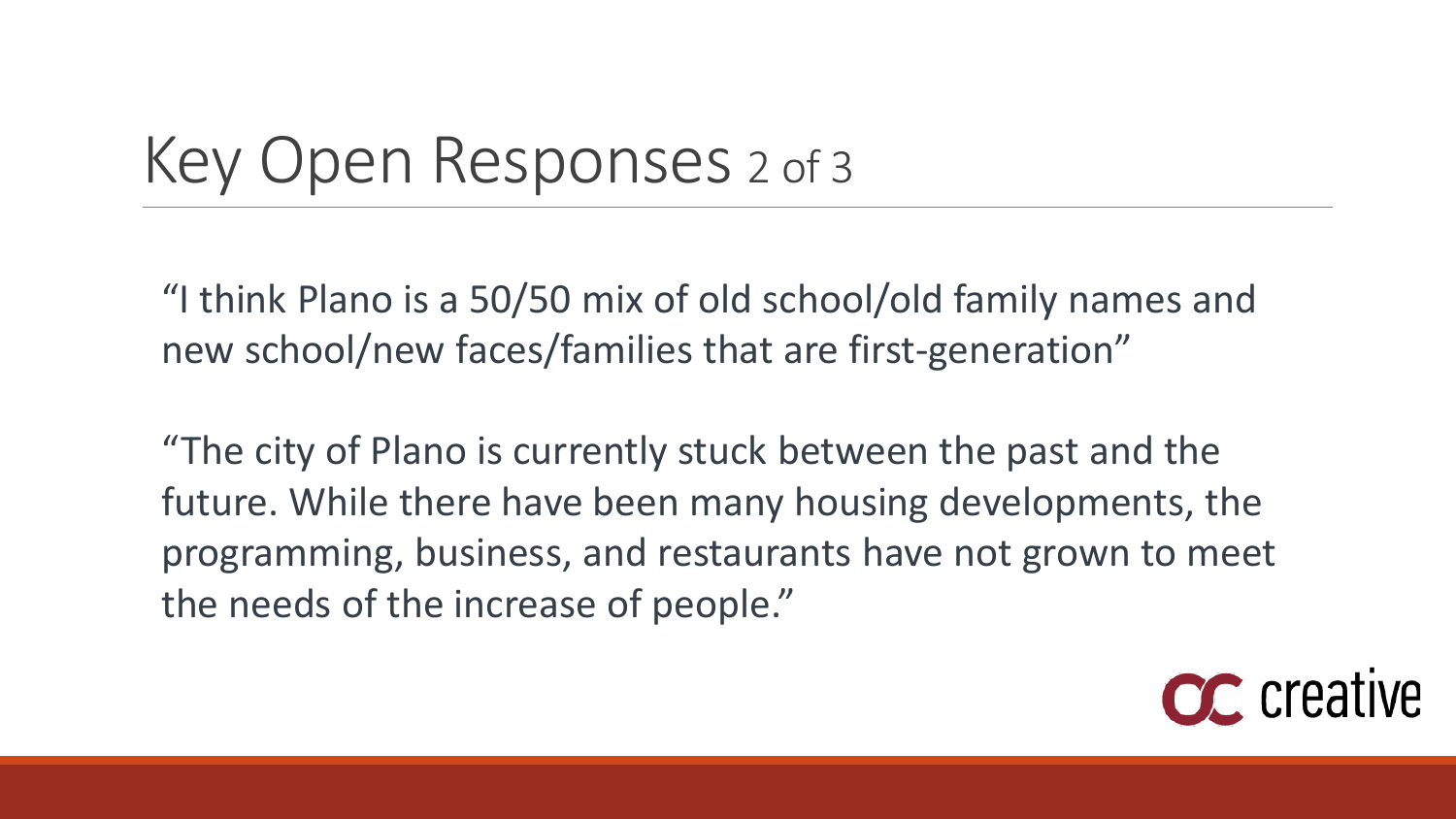### Key Open Responses <sup>3</sup> of 3

"I have mixed feelings. I think it is a big part of Plano's history, and should remain a part of whatever logo you choose. Doesn't have to be 'front and center', but it should remain."

"Why get rid of what this city was founded on? That's the "new" Plano getting rid of "old" Plano."

"Embrace the past to go into the future...keep the reaper in any<br>upcoming branding/logo." upcoming branding/logo."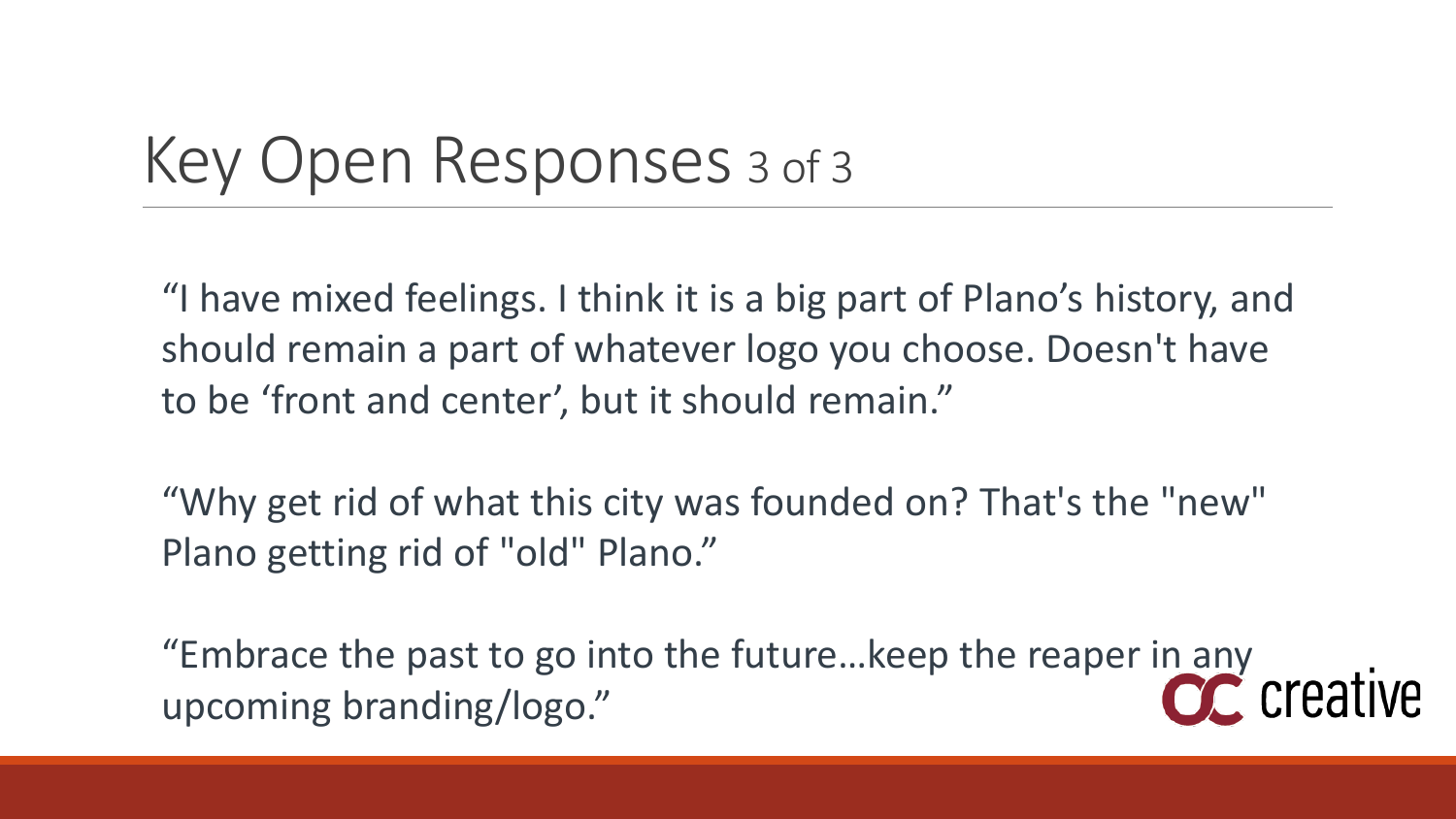# Primary Takeaways

- 1. Respondents want to see Plano moving forward, not backward
- 2. How fast and how forward varies. Newer residents (transplants) want more progress.
- 3. Without existing momentum, progress is difficult to sell.
- 4. Some form of the reaper (hidden?) will likely be preserved.
- 5. This branding campaign can unify your messaging.
- 6. A city initiative should accompany this launch.

*Control the narrative, otherwise perception is reality.*

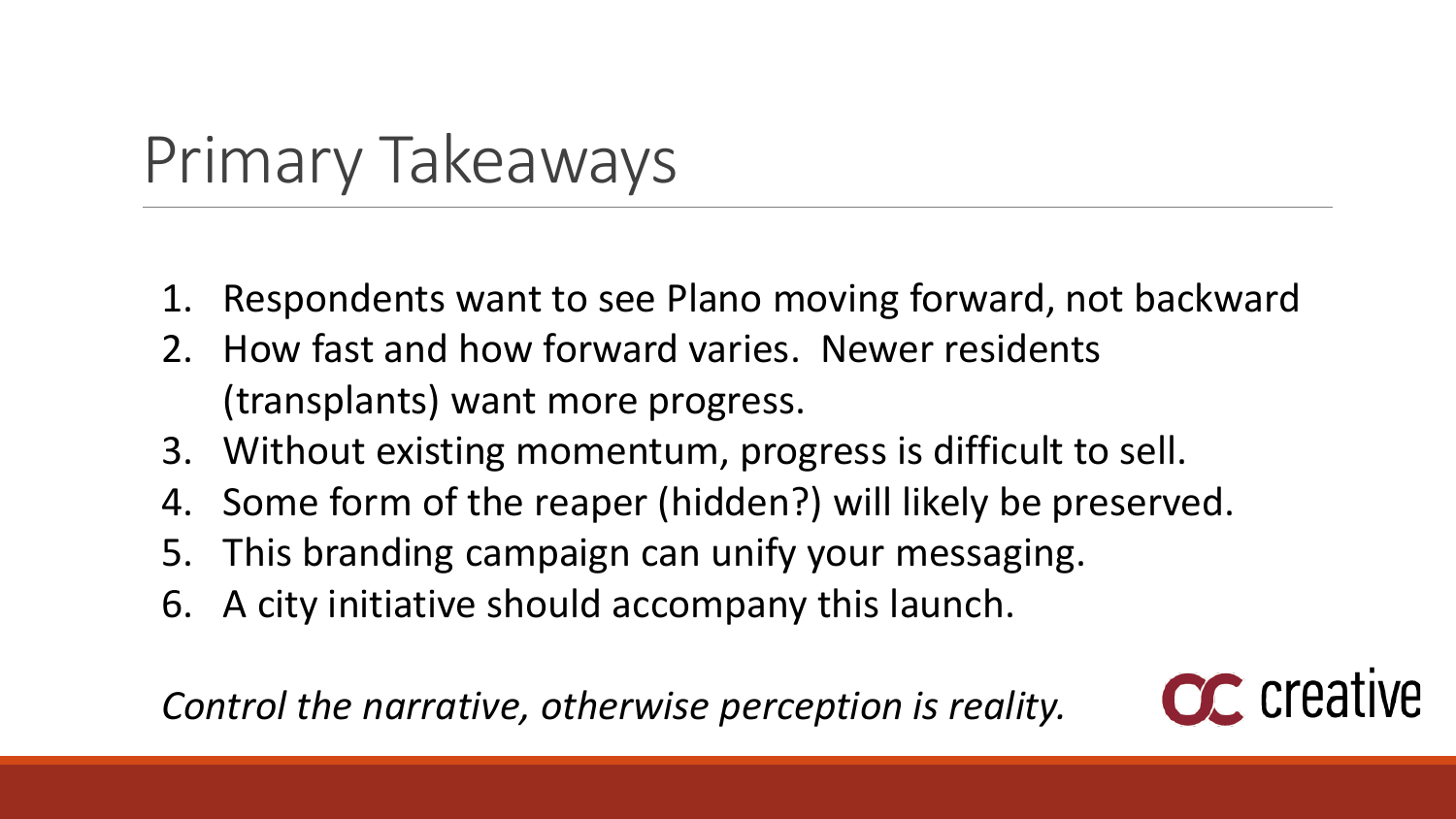# What's Next – Committee & Counsel

- 1. Share Survey Data *(limit public sharing of raw data)*
- 2. Determine who is your Audience
- 3. Determine who are Decision Makers
- 4. What City Initiative/Messaging can accompany this launch?
- 5. What other data is desired?
- 6. What questions remain?